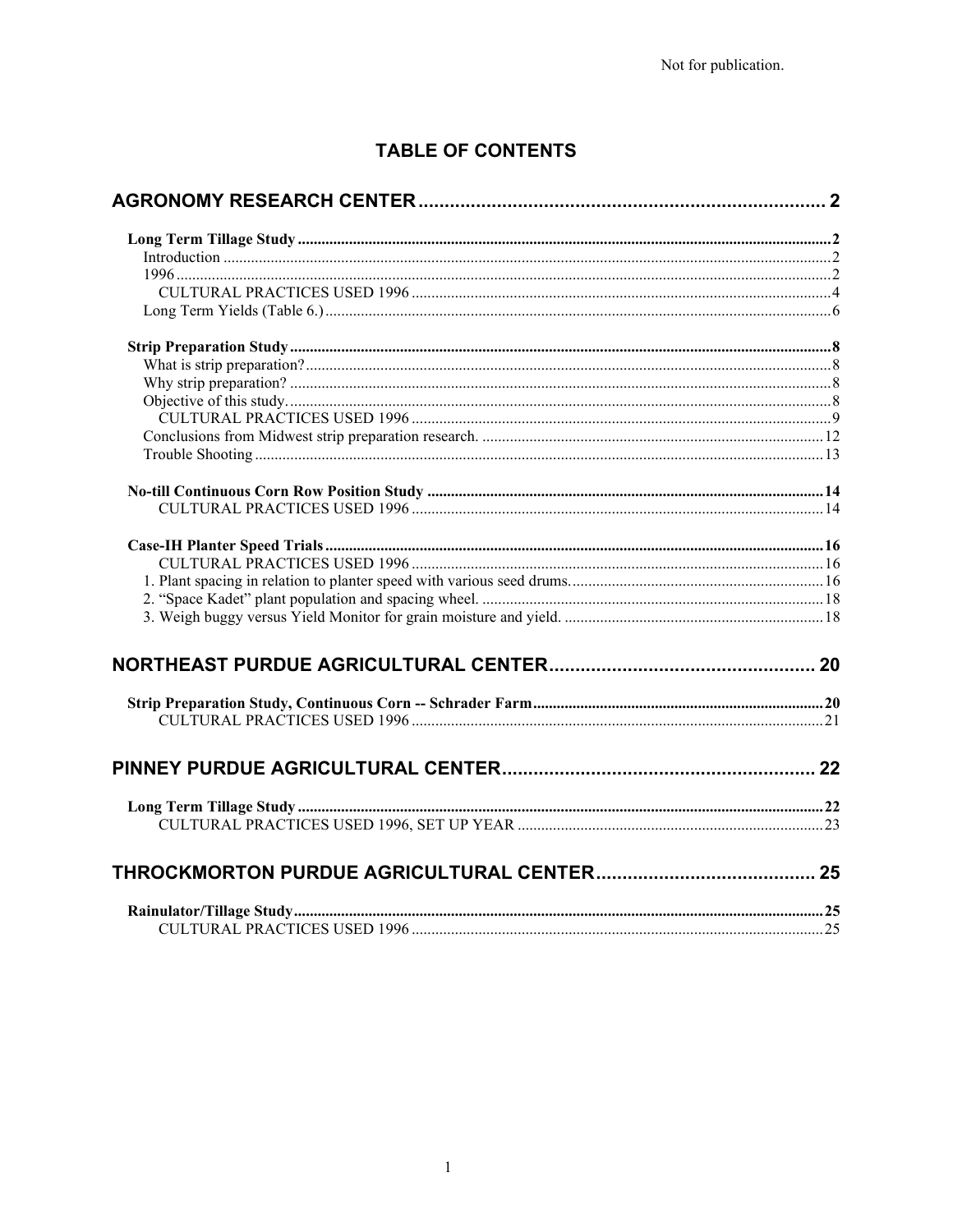# **AGRONOMY RESEARCH CENTER**

### *Long Term Tillage Study*

#### **Introduction**

Early evaluation of reduced tillage systems in the Midwest centered on well-drained and/or erosive soils. Due to reduced water erosion and savings in soil moisture, systems leaving 70% or more of the soil surface residue covered often increased yield potential on these soils. These findings could not be generalized, however, to the dark silty clay loam soils of the Central Corn Belt where soil moisture and erosion were less severe problems.

Beginning in 1975, a range of tillage systems have been compared annually on Chalmers silty clay loam soil (4% OM) at the Purdue Agronomy Research Center in West-central Indiana. Our goal was to determine longterm yield potential of the different systems and to determine changes in soil characteristics and crop growth that could be associated with yield differences. Plow, chisel, ridge, and no-till systems were compared for continuous corn, corn following soybeans, soybeans following corn, and continuous soybeans. Plots were 12 rows wide and 150 feet long. Row width was 30 inches for both corn and soybeans from 1975 to 1994. Starting in 1995, plow, chisel and no-till soybeans were drilled in 7.5 inch rows.

The following cultural practices have been used since the study began. Plowing and chiseling were done in the fall with one discing and one field cultivation for spring seedbed preparation. For the ridge system, ridges were made at cultivation in corn and after harvest in soybeans. A flat disk was used to scrape ridges at planting. For no-till planting, a one-inch fluted or bubble coulter was used ahead of disk openers. All 30" row treatments except no-till were cultivated once.

Starter fertilizer was used for all corn plots, but not for soybeans. Placement was two inches to the side and 2 inches below the seed. Nitrogen source for corn was anhydrous ammonia, either pre-plant or side-dress. Phosphorus, potassium and lime were surface-applied as needed.

Herbicides were applied at planting. They included atrazine, Bladex, and Dual for all corn, plus either Roundup or Gramoxone Extra for burndown on ridge and no-till plots. Lorox L, Lorox Plus and Dual were used for all soybeans, with burndown the same as for corn. Where needed, plots were hand weeded to be sure that weed control did not limit yield. Counter was band-applied at planting for corn rootworm control. Chemical control for cutworms, stalk borers, bean leaf beetle, and spider mites was used as needed.

Three corn hybrids and five soybean varieties have been used during the 22 years of the project.

| Year | Corn | Soybean | Year | Corn | Soybean |
|------|------|---------|------|------|---------|
| 1975 | 5/2  | 5/6     | 1986 | 4/29 | 5/28    |
| 1976 | 4/29 | 5/10    | 1987 | 5/5  | 5/7     |
| 1977 | 5/10 | 5/6     | 1988 | 4/26 | 5/12    |
| 1978 | 5/3  | 5/19    | 1989 | 4/25 | 5/12    |
| 1979 | 5/9  | 5/17    | 1990 | 4/26 | 5/21    |
| 1980 | 5/5  | 5/15    | 1991 | 5/10 | 5/3     |
| 1981 | 5/22 | 5/28    | 1992 | 5/5  | 5/7     |
| 1982 | 4/30 | 5/11    | 1993 | 5/11 | 5/12    |
| 1983 | 5/10 | 5/12    | 1994 | 4/26 | 5/17    |
| 1984 | 5/2  | 5/14    | 1995 | 5/22 | 6/1     |
| 1985 | 4/25 | 5/16    | 1996 | 5/31 | 6/21    |

Table 1. Planting dates for corn and soybean, Chalmers silty clay loam, Agronomy Research Center,

### **1996**

Equipment used:

Primary tillage included the use of an International Harvester 5-18 inch bottom semi-mounted moldboard plow on the plow treatments and a DMI 7 shank chisel plow equipped with 4 inch twisted chisel points on 15 inch centers for the chisel treatment. Nitrogen was applied preplant at a depth of 6 to 7 inches with a 5-knife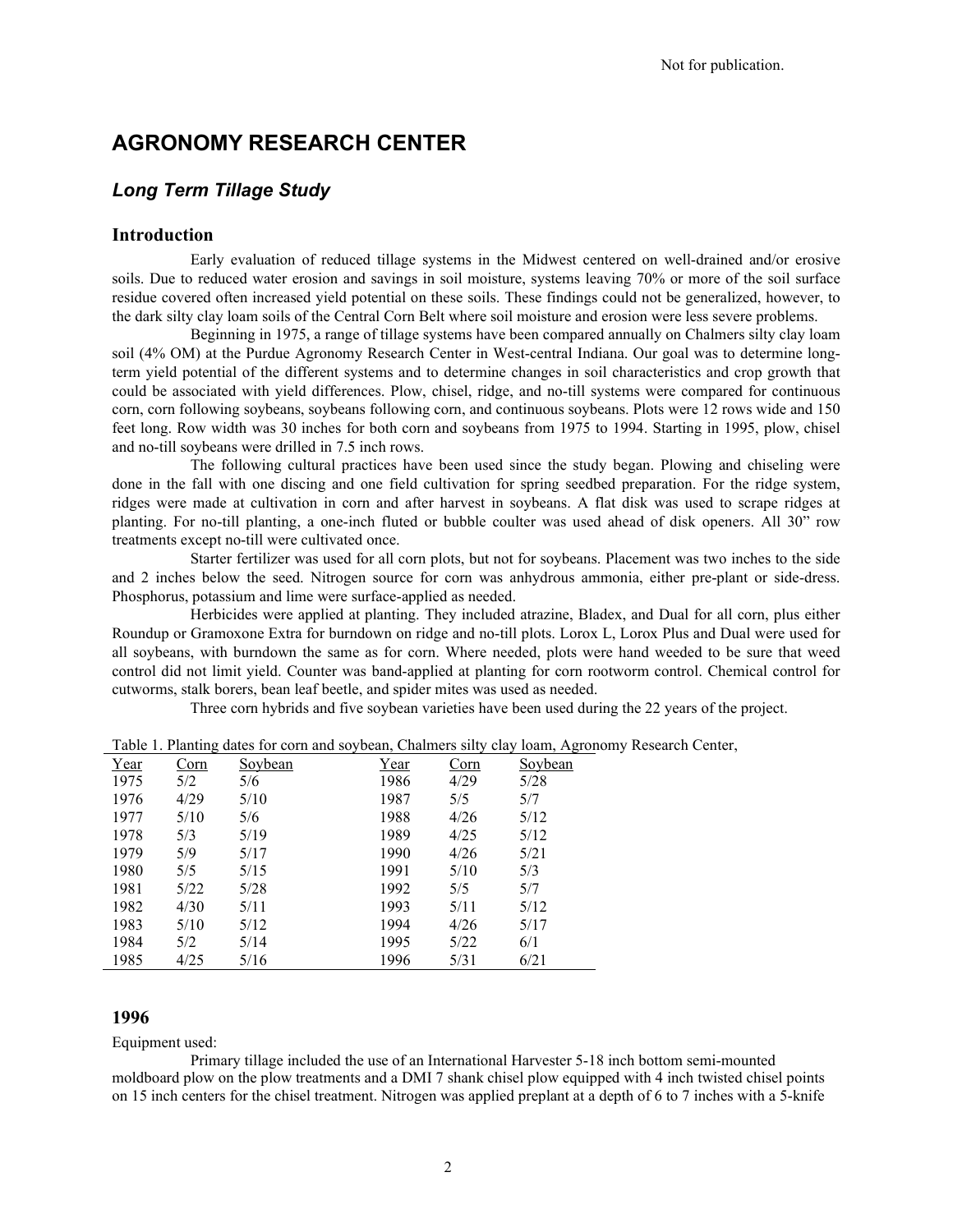30-inch anhydrous ammonia applicator equipped with one coulter, one sealing wing, and two covering disks per knife. The outside knives (#1 and #5) were reduced to  $1/2$  rate and after the first pass through the plots, an outside knife was placed back in the previous outside knife track to give a full rate. This method of knife placement gives us a marker for guiding the equipment for uniform application. Secondary tillage for plow and chisel included the use of a 15 foot pull type tandem disk and a 10 foot fully mounted field cultivator with rear mounted rolling baskets. Corn was planted with a John Deere Max-Emerge 4-row 30-inch planter equipped with a 1 inch fluted 8-wave coulter per row mounted on a Rawson brand toolbar. Rawson fertilizer openers behind a ripple coulter opened a slot for starter fertilizer placement. When planting the ridge treatment, a Hiniker row cleaner with horizontally mounted disks scraped 1" off the ridge tops and stabilized the planter. Soybeans were planted with a 10 foot John Deere 750 no-till drill in the plow, chisel and no-till treatments. In the ridge treatment, the soybeans were planted with the John Deere 4-row 30-inch planter. All rowed plots, except no-till, were cultivated with a 4-row 30-inch Hiniker ridging cultivator to control weeds and aerate the soil. The ridging wings were raised (and inoperative for "level" cultivating) on the plow and chisel plots. Ridge-till soybean plots were re-ridged after harvest. All corn plots were harvested with a White model 7300 combine equipped with a 4-row 30-inch cornhead. All soybean plots were harvested with a John Deere model 3300 combine equipped with a 10-foot grain platform with pickup reel.

Following is a summary of studies conducted on the tillage plots by researcher.

- Dr. Scott Abney, Botany and Plant Pathology.
- Dr. Abney conducted a study to evaluate late season foliage diseases and root rots on soybeans.
- Terry West, Gary Steinhardt, and Dave Gehring, Agronomy. T. West and G. Steinhardt studied long term affects of tillage and rotation by measuring plant population, growth, and yield on all plots. Corn plant spacing was also measured.
- Dr. Larry Bledsoe, Entomology.

Western corn rootworm is adapting to crop rotation in east central Illinois and northwest Indiana by laying eggs in soybean. This behavior can result in economic injury to corn in the following season. Tillage methods and resulting crop residues in the plots were used to assess the attraction of different crop habitats to western corn rootworm. Three types of traps were used to measure the relative attractivness of the combinations of tillage type, crop residue type and amount, and current crop to the adult beetles over time. This study is part of a series of experiments to investigate possible mechanisms that would explain the behavioral shift. Traps catches are being processed (Jan 97).



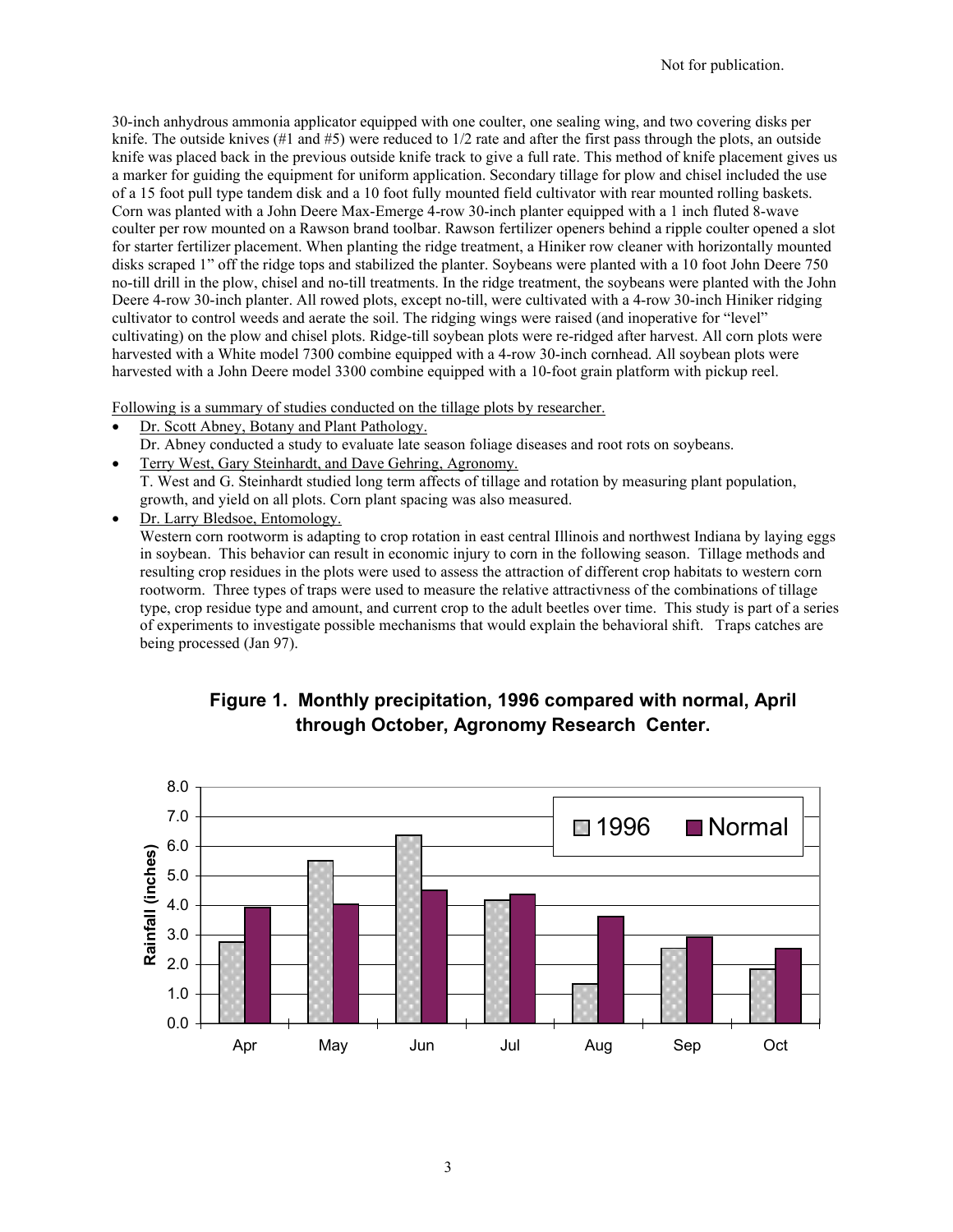|                                        |              | <b>CULTURAL PRACTICES USED 1996</b>                                                                                                                                                                           |              |                                                                                                                                                                                                                                                                                                   |
|----------------------------------------|--------------|---------------------------------------------------------------------------------------------------------------------------------------------------------------------------------------------------------------|--------------|---------------------------------------------------------------------------------------------------------------------------------------------------------------------------------------------------------------------------------------------------------------------------------------------------|
|                                        |              | Long Term Tillage Study, Agronomy Research Center                                                                                                                                                             |              |                                                                                                                                                                                                                                                                                                   |
| Item                                   |              | Corn                                                                                                                                                                                                          |              | Soybean                                                                                                                                                                                                                                                                                           |
|                                        | Date         | Application                                                                                                                                                                                                   | Date         | Application                                                                                                                                                                                                                                                                                       |
| Nitrogen fertilizer                    | 4/11         | NH <sub>3</sub> @ 200 lb/a. N in row middles,<br>N-serve, double-disk sealers                                                                                                                                 |              | None                                                                                                                                                                                                                                                                                              |
| Secondary tillage                      | 5/22         | Disk once on plow and chisel<br>treatments                                                                                                                                                                    | 6/16         | Disk once on plow and chisel<br>treatments                                                                                                                                                                                                                                                        |
|                                        | 5/23         | Field cultivate once on plow and<br>chisel treatments                                                                                                                                                         | 6/20         | Field cultivate once on plow and<br>chisel treatments                                                                                                                                                                                                                                             |
| Hybrid/Variety planted<br>Seeding rate | 5/31         | Beck's 6565 (114 day)<br>29,900 seeds/a.                                                                                                                                                                      | 6/21         | Ag Alumni 3351<br>Plow, chisel, no-till drilled: 230,000<br>seeds/a. Ridge 30" rows: 150,000<br>seeds/a.                                                                                                                                                                                          |
| Starter fertilizer/planter             |              | 34-0-0 $@$ 95 lb/a., 2 inches to the<br>side and 2 inches below the seed                                                                                                                                      |              | None                                                                                                                                                                                                                                                                                              |
| Insecticide/planter                    |              | Counter 15G, 8.7 lb/a., 8 inch band<br>over row, JD planter setting 30                                                                                                                                        |              | None                                                                                                                                                                                                                                                                                              |
| Weed control                           | 5/31         | At planting (with planter):<br>Bladex 4L 3 pt/a.<br>Atrazine 4L 3 pt/a.<br>Dual II 3 pt/a.<br>Roundup 3 pt/a.: no-till and ridge.<br>All broadcast with flat fan nozzles at<br>40 psi and 40 gallons water/a. | 7/8<br>7/1   | 3 point hitch sprayer<br>Ridge and no-till:<br>Basagran 2 pt/a.<br>Blazer 0.75 pt/a.<br>Poast 2 pt/a.<br>Crop oil 1 pt/a.<br>All broadcast with flat fan nozzles at<br>40 psi and 40 gallons water/a.<br>Plow and chisel: no herbicides, hand<br>weeded.<br>Rotary hoe plow and chisel treatments |
| Cultivation                            | 7/1          | Plow and chisel treatments                                                                                                                                                                                    |              | None                                                                                                                                                                                                                                                                                              |
|                                        | 7/1          | Ridge treatment (reridge)                                                                                                                                                                                     | 11/4         | Ridge treatment (reridge)                                                                                                                                                                                                                                                                         |
| Harvest                                | 10/21        | Center 4 of 12 rows, 150 ft                                                                                                                                                                                   | 10/28        | Center 4 of 12 rows                                                                                                                                                                                                                                                                               |
| Primary tillage                        | 11/6<br>11/6 | Fall plow on plow treatment<br>Fall chisel on chisel treatment                                                                                                                                                | 11/6<br>11/6 | Fall plow on plow treatment<br>Fall chisel on chisel treatment                                                                                                                                                                                                                                    |

#### Stand, growth, and yield -- Corn.

In no-till continuous corn, establishing a uniform stand can be difficult. As hybrids become more stalk rot resistant, the residue can still be very tough come spring planting. We have found that these tough stalks do not decay enough to be easily broken and smashed down by the planter. This has lead to uneven seed depth as the planter units bounce over the old corn stubs. Often root balls "bulldoze over" leaving a rough soil surface, also resulting in uneven seed depth. The corn residue is thickest on the old row and we have noted seeds planted in contact with residue, not in contact with soil. Variable seed depth and inconsistent contact with the soil can result in non-uniform germination, reducing yield potential. We have shifted no-till corn after corn rows 6 inches (enough to clear the planter gauge wheels) to the side of last year's rows. This is the second year of shifting the new rows. By shifting the new rows, we wanted to gain more uniform seeding depth, improved seed to soil contact, and more uniform seedling emergence. We did achieve these goals, as there were no significant differences among treatments in plant stands at 4 weeks after planting (Table 2).

Plant growth at 4 weeks after planting shows that no-till was equal with plow, chisel and ridge in continuous corn. By 8 weeks after planting, plant height was statistically different for each of the treatments (no explanation). Yields for no-till continuous corn were significantly lower than the plow, chisel and ridge treatments.

When corn followed soybeans, plant stands were excellent in all treatments. Yields were similar for all systems, with no significant differences.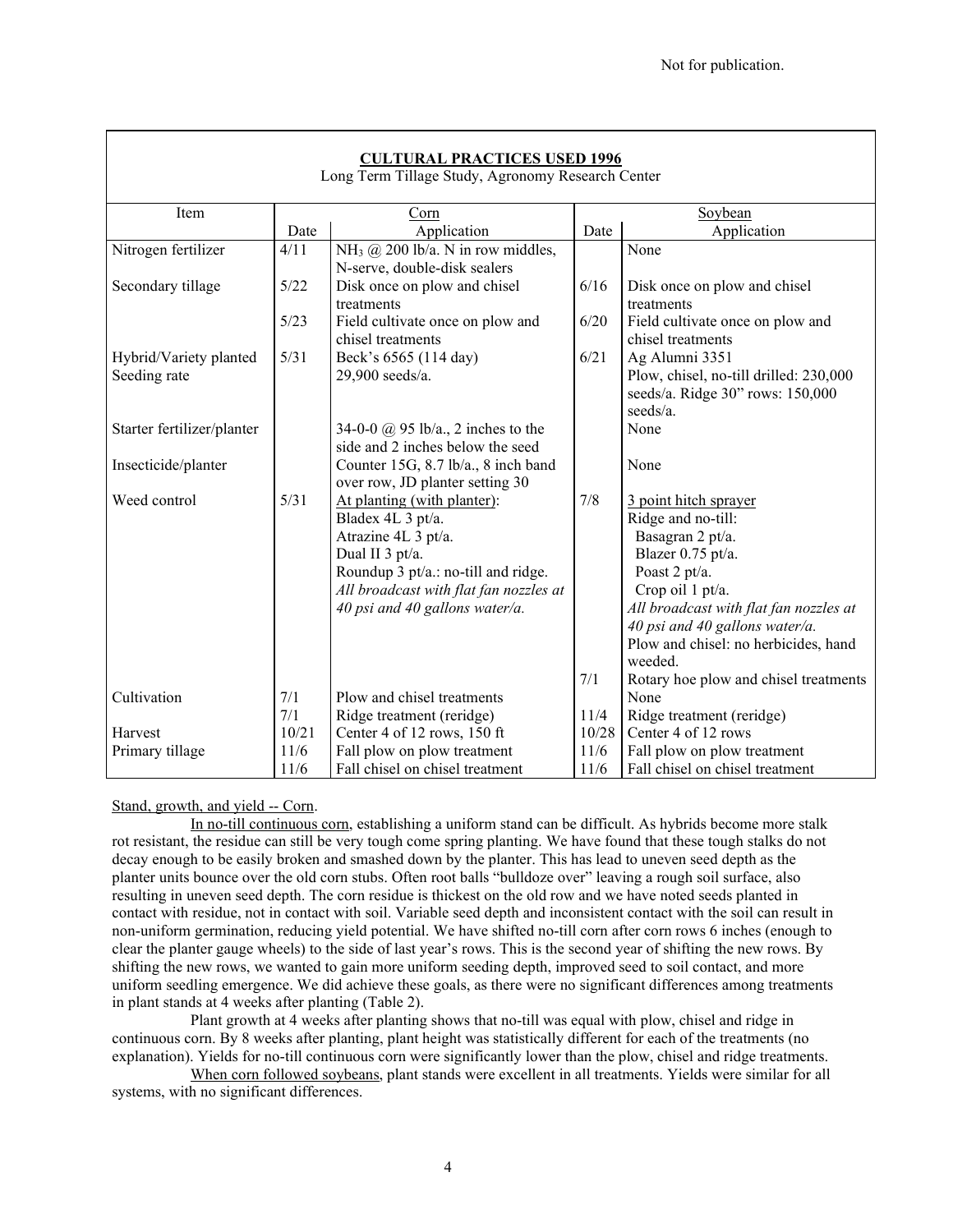Plant stress from hot, dry weather began in late July and continued through August (Fig 1). Coupled with the late planting, yields were the 2nd lowest in the 22 years of this study.

| Previous | $10.00011$ , $0.000111$ , $0.010$ , $0.001$ , $0.000$ , $0.000$ | $\sum_{i=1}^{n} \sum_{i=1}^{n} \sum_{i=1}^{n} \sum_{i=1}^{n} \sum_{i=1}^{n} \sum_{i=1}^{n} \sum_{i=1}^{n} \sum_{i=1}^{n} \sum_{i=1}^{n} \sum_{i=1}^{n} \sum_{i=1}^{n} \sum_{i=1}^{n} \sum_{i=1}^{n} \sum_{i=1}^{n} \sum_{i=1}^{n} \sum_{i=1}^{n} \sum_{i=1}^{n} \sum_{i=1}^{n} \sum_{i=1}^{n} \sum_{i=1}^{n} \sum_{i=1}^{n} \sum_{i=1}^{n}$<br>Stand | Height            | Height            | Harvest           | Yield       |
|----------|-----------------------------------------------------------------|------------------------------------------------------------------------------------------------------------------------------------------------------------------------------------------------------------------------------------------------------------------------------------------------------------------------------------------------------|-------------------|-------------------|-------------------|-------------|
| Crop     | Tillage                                                         | 4 weeks                                                                                                                                                                                                                                                                                                                                              | 4 weeks           | 8 weeks           | moisture          | $(a)$ 15.5% |
|          |                                                                 | ppa                                                                                                                                                                                                                                                                                                                                                  | in                | in                | $\frac{0}{0}$     | bu/a.       |
| Corn     | Plow                                                            | 26531                                                                                                                                                                                                                                                                                                                                                | 23.3              | 73.5a             | 28.2 <sub>b</sub> | 129.5a      |
|          | Chisel                                                          | 26718                                                                                                                                                                                                                                                                                                                                                | 24.4              | 70.1 <sub>b</sub> | 29.1 <sub>b</sub> | 123.1a      |
|          | Ridge§                                                          | 27031                                                                                                                                                                                                                                                                                                                                                | 25.3              | 65.1d             | 28.5 <sub>b</sub> | 118.4a      |
|          | No-till                                                         | 26937                                                                                                                                                                                                                                                                                                                                                | 23.6              | 67.0c             | 32.3a             | 105.4b      |
| Soybean  | Plow                                                            | 26250b                                                                                                                                                                                                                                                                                                                                               | 23.3 <sub>b</sub> | 74.5a             | 28.5              | 136.7       |
|          | Chisel                                                          | 26812ab                                                                                                                                                                                                                                                                                                                                              | 24.7ab            | 74.4a             | 28.3              | 138.7       |
|          | Ridge                                                           | 27375ab                                                                                                                                                                                                                                                                                                                                              | 25.8ab            | 68.8c             | 28.1              | 131.8       |
|          | No-till                                                         | 27875a                                                                                                                                                                                                                                                                                                                                               | 25.1a             | 72.2 <sub>b</sub> | 28.7              | 131.4       |

Table 2. Corn population, height at 4 and 8 weeks after planting, maturity, and yield as affected by tillage and rotation, Chalmers silty clay loam, long term tillage study, Agronomy Research Center, 1996.†

†Average of 4 replications.

‡Within rotations, data followed by the same letter are not significantly different according to Student-Newman-Kuels Test (P= .05).

§Height at 8 weeks measured after ridging. Ridge height was 4 to 5 inches.

Uneven stand establishment in corn can reduce yield potential. According to Bob Nielsen, rate of yield loss due to corn plant spacing variability is 2.5 bushels for each inch of standard deviation. The planter needs to be properly adjusted for uniform seed placement in tilled and no-till fields. Using Bob's publication AGRY-91-01 "Stand Establishment Variability in Corn" as a guide, Dave Gehring measured plant spacing and calculated standard deviation for corn in plow and no-till continuous corn and rotation corn soybean. The data presented in Table 3 documents that we did achieve uniform stands with standard deviations of less than 3 inches.

Table 3. Plant spacing variability in plow and no-till corn, long term tillage study, Agronomy Research Center, 1996

| Tillage         | Standard deviation (in) |  |  |  |  |
|-----------------|-------------------------|--|--|--|--|
| Continuous corn |                         |  |  |  |  |
| Plow            | 2.6                     |  |  |  |  |
| No-till         | 3.0                     |  |  |  |  |
|                 |                         |  |  |  |  |
|                 | Corn after soybean      |  |  |  |  |
| Plow            | 2.6                     |  |  |  |  |
| No-till         | 2.9                     |  |  |  |  |
|                 |                         |  |  |  |  |

#### Stand, growth, and yield -- Soybeans.

For the second year we drilled the plow, chisel, and no-till treatments at 7.5 inch row spacing, while the ridge treatment was planted at 30 inch row spacing. Seeding rates were set higher for the drilled treatments. The plots received 2.5 inches of rain on the day after planting. Severe soil crusting in the plow and chisel plots reduced plant emergence significantly (Table 4). When soils were dry enough, we rotary hoed the plow and chisel plot but even this did not seem to help plants that could not emerge through the crust. The plant residues on the no-till soybeans after corn treatment helped to prevent the crusting effects of the heavy rains and allowed acceptable stands. Soil crusting also reduced stands in the no-till continuous soybean treatment, but not as severe as the tilled continuous soybean treatments.

When soybean followed corn, ridge yielded significantly lower than the other treatments.

Table 4. Soybean population, height at 4 and 8 weeks after planting, maturity, and yield as affected by tillage and rotation, Chalmers silty clay loam, long term tillage study, Agronomy Research Center, 1996.†

|               | -----   |         |         |         |          | -----      |
|---------------|---------|---------|---------|---------|----------|------------|
| Previous      |         | Standt  | Height  | Height  | Harvest  | Yield      |
| $C_{\rm TOP}$ | Tillage | 4 weeks | 4 weeks | 8 weeks | moisture | $@.13.0\%$ |
|               |         | ppa     | 1n      | 1n      | $\%$     | bu/a.      |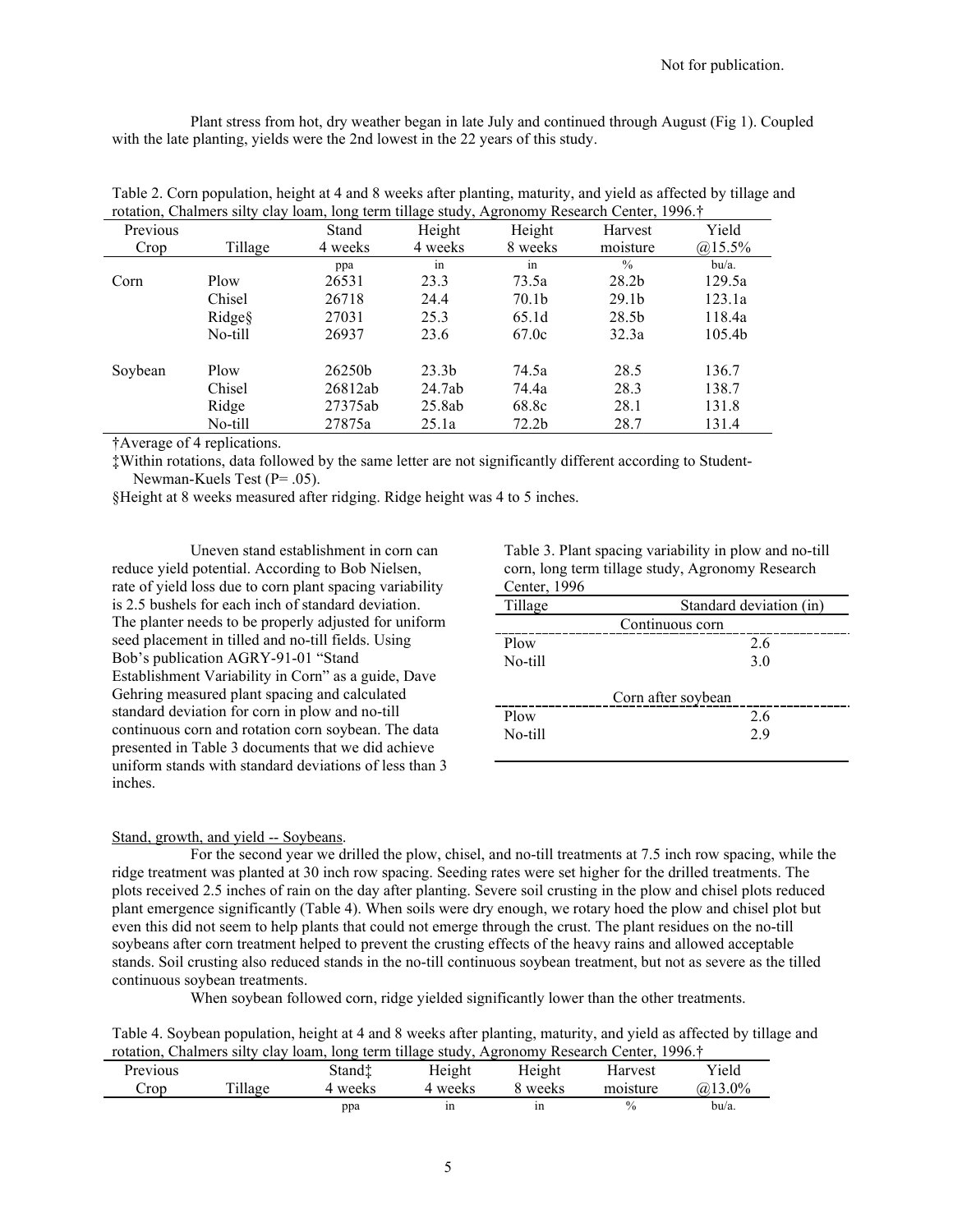| Corn    | Plow    | 131000b  | 6.6              | 21.4  | 14.9 | 39.9a             |
|---------|---------|----------|------------------|-------|------|-------------------|
|         | Chisel  | 146000b  | 6.2              | 21.0  | 14.9 | 38.3a             |
|         | Ridge   | 144000b  | 6.9              | 21.1  | 15.1 | 34.3 <sub>b</sub> |
|         | No-till | 200000a  | 6.4              | 19.8  | 14.9 | 38.3a             |
| Soybean | Plow    | 106000b  | 6.2 <sub>b</sub> | 20.0a | 14.9 | 37.3              |
|         | Chisel  | 116000b  | 6.7ab            | 20.5a | 14.8 | 35.5              |
|         | Ridge   | 136000ab | 7.4a             | 21.0a | 15.0 | 31.6              |
|         | No-till | 162000a  | 5.9 <sub>b</sub> | 18.1b | 14.9 | 33.6              |

†Average of 4 replications.

‡Plow, chisel, and no-till are 7.5" drilled, ridge is 30" rows.

§Within rotation, data followed by the same letter are not significantly different according to Student-Newman-Kuels Test (P= .05).

| Table 5. Analysis of variance summary, tillage data, long term tillage study, Agronomy Research Center, 1996. |  |  |
|---------------------------------------------------------------------------------------------------------------|--|--|
|                                                                                                               |  |  |

|                         | Stand     | Height  | Height  | Harvest  | Yield |
|-------------------------|-----------|---------|---------|----------|-------|
| Variable                | 4 weeks   | 4 weeks | 8 weeks | moisture | bu/a. |
|                         |           |         |         |          |       |
|                         |           |         | Corn    |          |       |
| Tillage                 | .02       | .01     | .01     | .01      | .01   |
| Previous crop           | <b>NS</b> | NS      | .01     | .04      | .04   |
| Tillage x previous crop | <b>NS</b> | NS      | .01     | .01      | .07   |
|                         |           |         | Soybean |          |       |
| Tillage                 | .01       | .01     | .01     | NS       | .01   |
| Previous crop           | .01       | NS      | NS      | NS       | .01   |
| Tillage x previous crop | NS        | NS      | NS      | NS       | NS    |

### **Long Term Yields (Table 6.)**

Average corn yields for chisel and ridge systems are reduced only 3% or less, compared to plowing, in continuous corn and these systems are equal to plowing for corn after soybeans. No-till average yield is 14% less in continuous corn and 3% less for corn after soybeans, compared to plowing. In continuous corn, there is a tendency for greater reduction in no-till yields with time. Rotation corn yields were better than continuous corn yields by 5% with plowing, 7-8% with chisel and ridge, and by 15% with no-till.

Soybean response to tillage shows long-term average yield with plowing about 5% better than yields with chisel, ridge, and no-till systems. There appears to be tendency for no-till soybean yields to be more competitive with time. Rotation soybean yields have consistently been better than continuous soybean yields by 7- 10%.

**The Journal of Production Agriculture article titled "Effect of Tillage and Rotation on Agronomic Performance of Corn and Soybean: Twenty-Year Study on Dark Silty Clay Loam Soil" gives a detailed report of this research project. This article can be found in Volume 9, no. 2, 1996 issue. A reprint can be obtained by contacting Terry D. West, Agronomy Department.**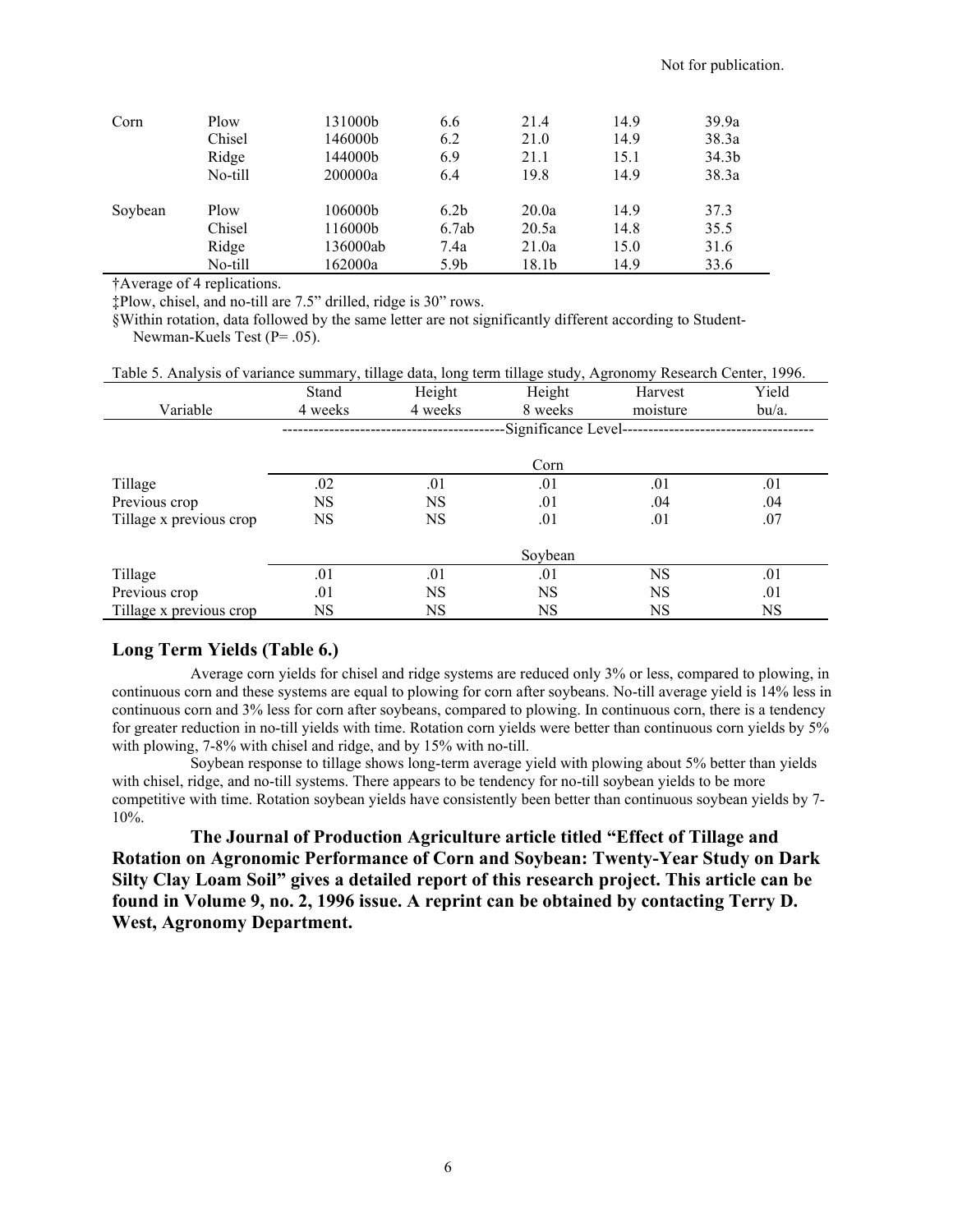Separate page for Table 6.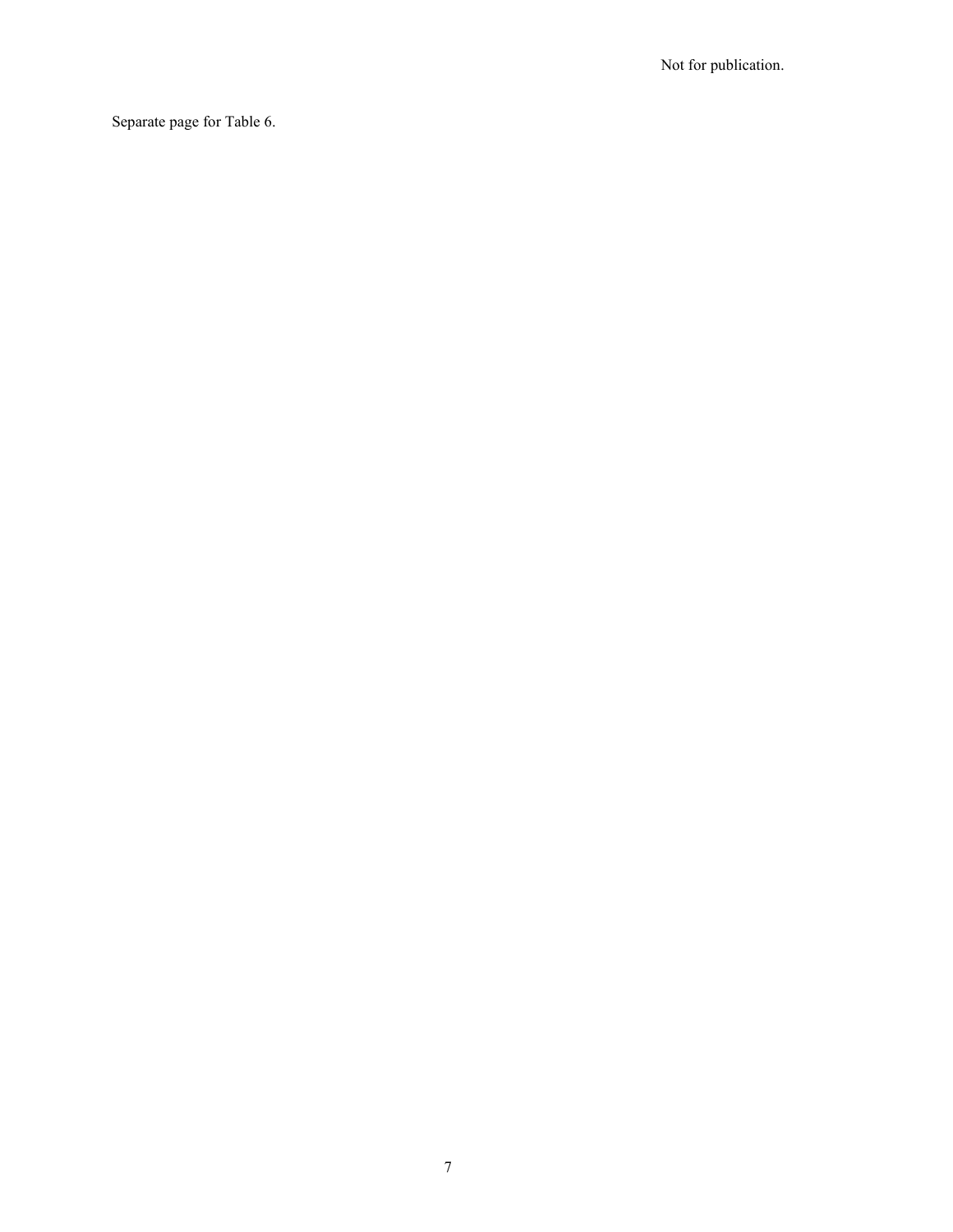## *Strip Preparation Study*

### **What is strip preparation?**

The concept of preparing a residue free and/or tilled strip for each row in soil that is not tilled before planting.

## **Why strip preparation?**

- To provide a warmer, drier and less dense soil in the row area, more uniform seed depth, improved seed-soil contact and reduced allelopathy.
- More favorable in-row soil may provide more vigorous early rooting, speed crop maturity, and increase yield compared to standard no-till planting.
- To provide improved control of soil erosion compared to full width tillage.
- To increase net profits.

## **Objective of this study.**

- To determine the affect of strip preparation on corn and soybean emergence, growth, maturity and yield in central and northern Indiana.
- To determine the effect of residue removal and zone tillage on soil temperature.

No-till planting of corn or soybean into heavy residue sometimes reduces yield potential in northern Indiana and on poorly drained soils in central and southern Indiana. The combination of cool soil temperature and dense soil tends to slow growth and maturity, compared to a conventional seedbed.

Studies in Ontario, Iowa and Minnesota indicate that some form of residue removal or strip tillage for each row may overcome the early-season problems of no-till fields. This would allow for competitive yield potential while maintaining soil conservation, improved water quality and cost reduction benefits of no-till. This study will evaluate currently available strip preparation attachments such as "trash whippers" and multiple fluted coulters under Indiana conditions and allow development of new strip preparation techniques. Field activities conducted in 1993 were to establish plot location and cropping sequence. The data from 1994 through 1996 is presented in this report.

Treatments include plow, standard no-till, and multiple coulters, all with and without removal of residue from the row area. Fall application of NH3 using covering discs to create a small ridge to plant on in the spring is another treatment. Fall versus spring application of treatments and on row versus between rows are other variables. Rawson brand coulters tilled an eight inch wide band approximately 2-4 inches deep with a one inch waffle coulter in front followed by two 2 inch fluted coulters. Standard no-till treatment included a ripple coulter ahead of seeding units. Dawn brand trash whippers provided removal of residue from the row area.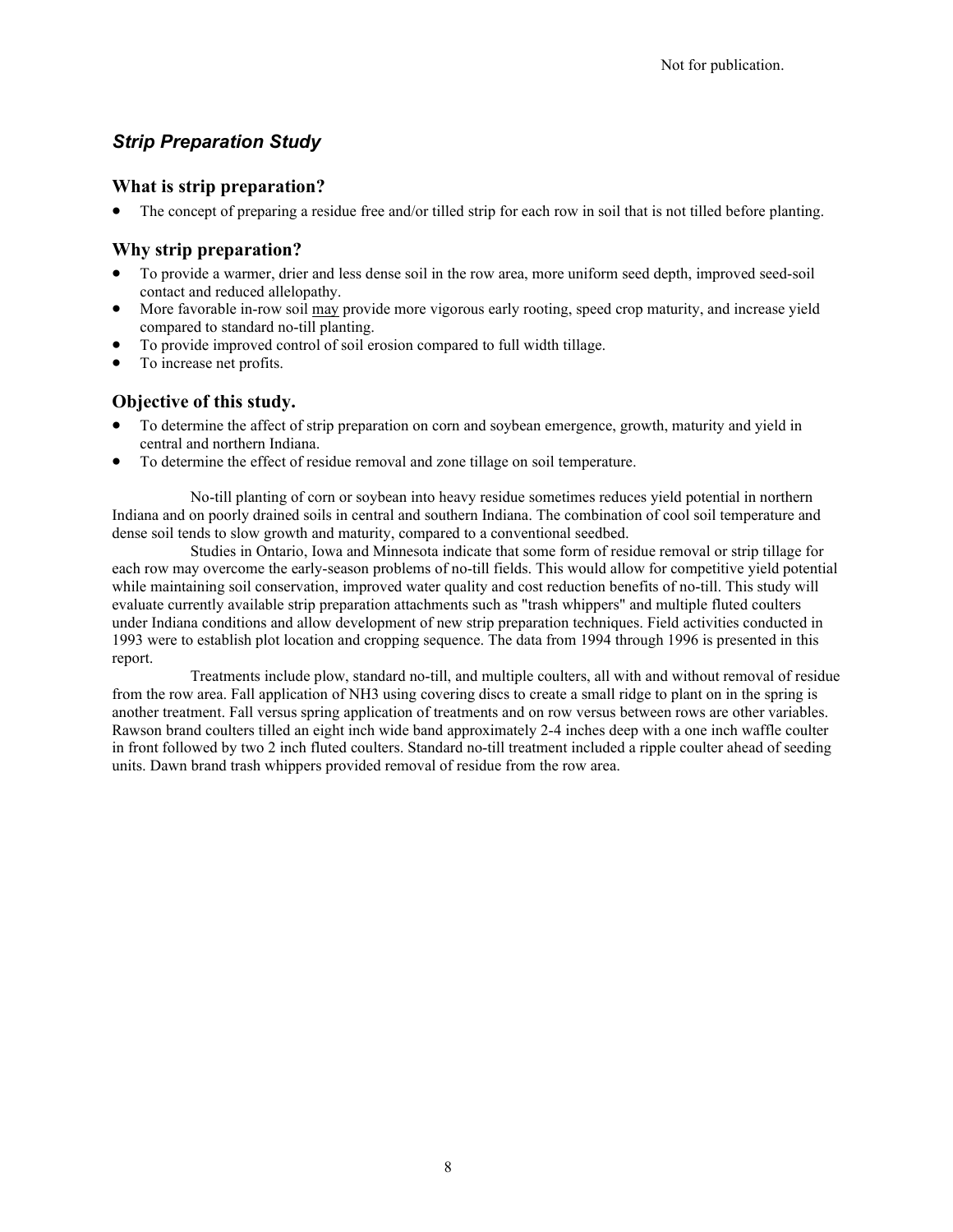### **CULTURAL PRACTICES USED 1996**

Strip Preparation Study, Agronomy Research Center

| Item                       | Date   | Application                                                                                 |
|----------------------------|--------|---------------------------------------------------------------------------------------------|
| Secondary tillage          | 5/19   | Disk (with spike tooth harrow) once on plow treatment                                       |
|                            | 5/20   | Field cultivate (with rolling baskets) once on plow treatment                               |
| Hybrid planted             | 5/20   | Pioneer 3335 (113 day)                                                                      |
| Seeding rate               |        | 26,100 seeds/a.                                                                             |
| Starter fertilizer/planter |        | 34-0-0 $\omega$ 95 lb/a., 2 inches to the side and 2 inches below the seed                  |
| Insecticide/planter        |        | Counter 15G, 8.7 lb/a., 8 inch band over row                                                |
| Spring strip               | $5/20$ | 3 Coulter treatment in and between old rows: one 1 inch fluted 8 wave center                |
| preparation/planter        |        | coulter with one 2 inch fluted 8 wave coulter 4 inches to each side of the center           |
|                            |        | coulter.                                                                                    |
|                            |        | 3 Coulter with row cleaners treatment in and between old rows: one 1 inch fluted            |
|                            |        | 8 wave center coulter with one 2 inch fluted 8 wave coulter 4 inches to each side           |
|                            |        | of the center coulter. Row cleaners used ahead of coulters to remove residue                |
|                            |        | from row area.                                                                              |
|                            |        | Row cleaners treatment in and between old rows: Row cleaners used to remove                 |
|                            |        | residue from new row area. One 1 inch fluted 8 wave center coulter and one                  |
|                            |        | ripple coulter used ahead of fertilizer knife.                                              |
|                            |        | Note: no-till treatment is with one 1 inch fluted 8 wave center coulter and one             |
|                            |        | ripple coulter in front of fertilizer knife.                                                |
| Weed control               | 5/20   | At planting (with planter):                                                                 |
|                            |        | Bladex 4L 3 pt/a.                                                                           |
|                            |        | Atrazine 4L 3 pt/a.                                                                         |
|                            |        | Dual II 3 pt/a.                                                                             |
|                            |        | Roundup 3pt/a.: on all treatments except plow                                               |
|                            |        | All broadcast with flat fan 8008 nozzles at 40 psi and 40 gallons water/a.                  |
| Cultivation                |        | None                                                                                        |
| Nitrogen fertilizer        | 7/1    | $NH3$ ( $\omega$ ) 180 lb/a. N in row middles, sidedressed (no covering disks), except fall |
|                            |        | applied treatments                                                                          |
| Harvest                    | 10/16  | All 4 rows, $110$ ft                                                                        |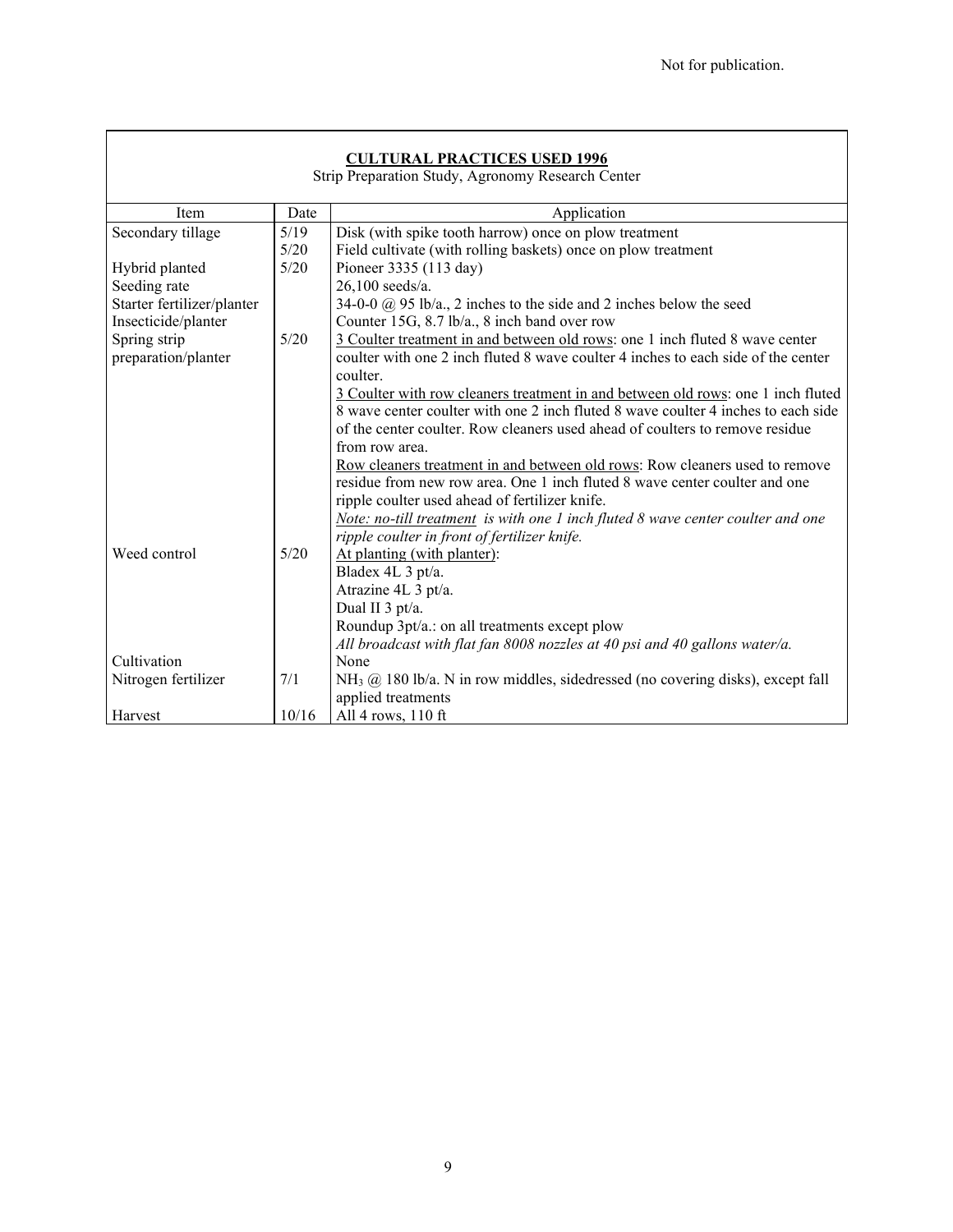| anctica by strip preparation, fow location, and thing of strip preparation, Agronomy Kescaren Center, 1990. [ | Days to 50% | Stand   | Height  | Height                     | Harvest       | Yield       |
|---------------------------------------------------------------------------------------------------------------|-------------|---------|---------|----------------------------|---------------|-------------|
| Treatment                                                                                                     | emergence   | 4 weeks | 4 weeks | 8 weeks                    | moisture      | $(a)$ 15.5% |
|                                                                                                               |             | ppa     | in      | in                         | $\frac{0}{0}$ | bu/a.       |
|                                                                                                               |             |         |         | <b>CONTINUOUS CORN</b>     |               |             |
| Fall plow                                                                                                     | 8           | 26208   | 11.3    | 65.6                       | 20.7          | 150.5       |
| In old row:                                                                                                   |             |         |         |                            |               |             |
| Fall, row cleaners                                                                                            | 10          | 24208   | 11.5    | 58.4                       | 20.2          | 140.5       |
| Fall, 3 coulters                                                                                              | 12          | 21917   | 7.8     | 58.6                       | 22.2          | 141.2       |
| Fall, row cleaners & 3 coulters                                                                               | 10          | 24750   | 11.0    | 57.8                       | 21.1          | 149.7       |
| Fall, NH3 band                                                                                                | 10          | 23333   | 10.7    | 57.8                       | 20.4          | 145.5       |
|                                                                                                               |             |         |         |                            |               |             |
| Spring, row cleaners                                                                                          | 10          | 23708   | 12.7    | 61.5                       | 20.6          | 152.4       |
| Spring, 3 coulters                                                                                            | 11          | 21333   | 11.3    | 58.9                       | 21.2          | 149.4       |
| Spring, row cleaners $& 3$ coulters                                                                           | 10          | 23667   | 11.0    | 61.9                       | 19.8          | 148.8       |
| Spring, no-till                                                                                               | 12          | 21083   | 10.5    | 57.7                       | 23.0          | 138.1       |
|                                                                                                               |             |         |         |                            |               |             |
| <b>Between old rows</b>                                                                                       |             |         |         |                            |               |             |
| Fall, row cleaners                                                                                            | 11          | 25667   | 11.7    | 61.5                       | 19.4          | 142.9       |
| Fall, 3 coulters                                                                                              | 10          | 24958   | 11.0    | 60.3                       | 19.4          | 131.6       |
| Fall, row cleaners & 3 coulters                                                                               | 9           | 25000   | 12.0    | 61.3                       | 19.3          | 132.7       |
| Fall, NH3 band                                                                                                | 10          | 24666   | 11.6    | 60.3                       | 19.4          | 141.3       |
|                                                                                                               |             |         |         |                            |               |             |
| Spring, row cleaners                                                                                          | 10          | 23541   | 12.2    | 62.3                       | 19.0          | 143.7       |
| Spring, 3 coulters                                                                                            | 10          | 23416   | 11.6    | 61.3                       | 19.1          | 138.4       |
| Spring, row cleaners $& 3$ coulters                                                                           | 10          | 24083   | 12.3    | 62.0                       | 19.6          | 146.4       |
| Spring, no-till                                                                                               | 12          | 23916   | 10.4    | 58.6                       | 21.0          | 141.3       |
|                                                                                                               |             |         |         |                            |               |             |
|                                                                                                               |             |         |         | <b>CORN AFTER SOYBEANS</b> |               |             |
| Fall plow                                                                                                     | $8\,$       | 26708   | 11.9    | 66.1                       | 20.9          | 165.7       |
|                                                                                                               |             |         |         |                            |               |             |
| Fall, row cleaners                                                                                            | $\,$ 8 $\,$ | 26167   | 11.8    | 67.2                       | 21.2          | 167.6       |
| Fall, 3 coulters                                                                                              | 8           | 26583   | 12.4    | 66.0                       | 21.8          | 164.3       |
| Fall, row cleaners & 3 coulters                                                                               | 8           | 26500   | 12.5    | 66.5                       | 22.0          | 164.9       |
| Fall, NH3 band                                                                                                | 8           | 26250   | 12.5    | 64.8                       | 21.5          | 160.7       |
|                                                                                                               |             |         |         |                            |               |             |
| Spring, row cleaners                                                                                          | 9           | 26208   | 12.1    | 66.0                       | 21.2          | 168.6       |
| Spring, 3 coulters                                                                                            | 9           | 24875   | 11.7    | 64.9                       | 22.4          | 162.8       |
| Spring, row cleaners $& 3$ coulters                                                                           | 9           | 25833   | 11.5    | 65.3                       | 22.1          | 161.0       |
| Spring, no-till                                                                                               | 10          | 25667   | 11.8    | 64.3                       | 21.9          | 165.3       |

Table 7. Corn population, days to 50% emergence, height at 4 and 8 weeks after planting, maturity, and yield as affected by strip preparation, row location, and timing of strip preparation, Agronomy Research Center, 1996.†

†Average of 4 replications.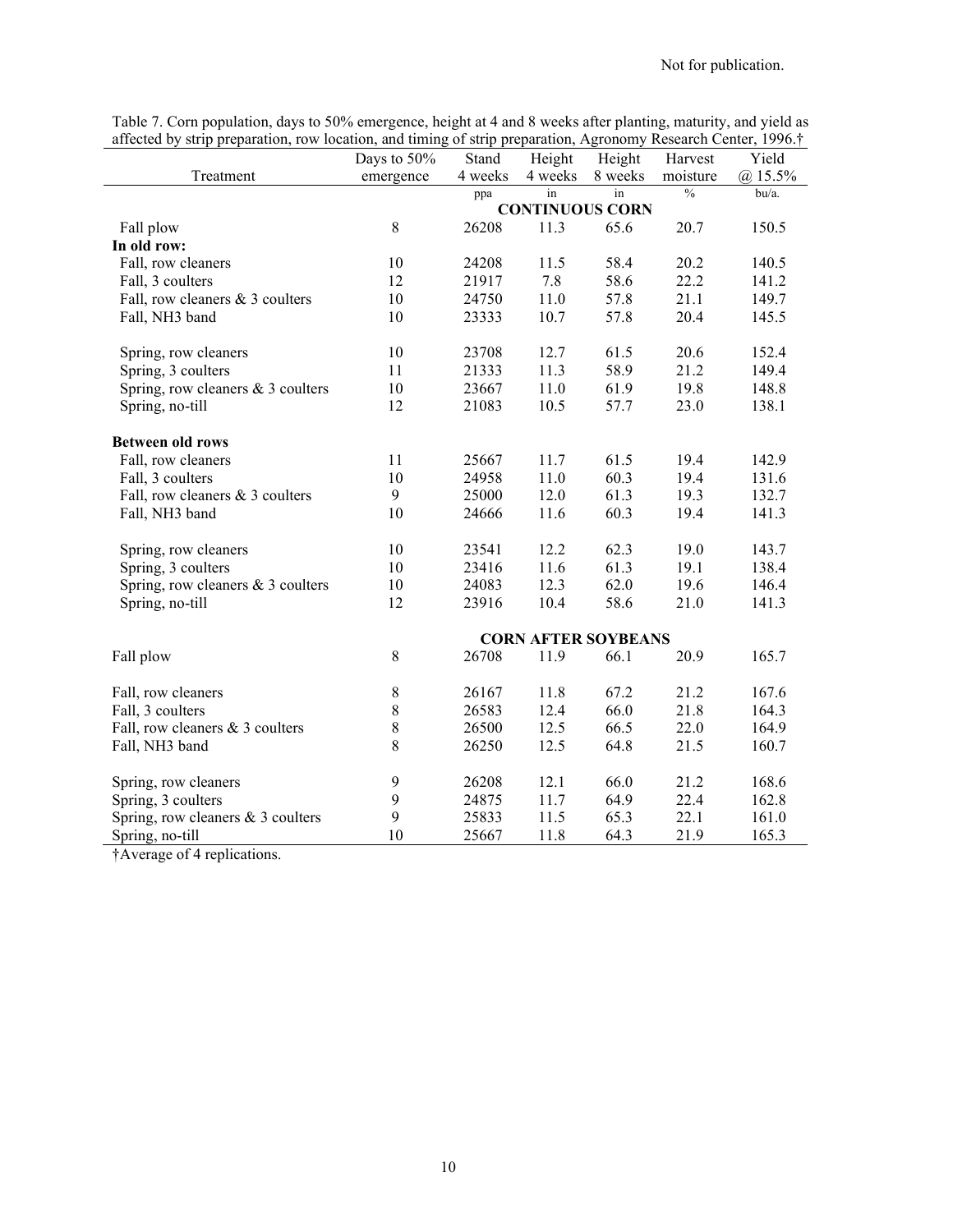| aliccica ov<br>strip preparation, fow location, and thing of strip preparation, Agronomy Research Center, 1774-177 | Days to 50% | Stand   | Height  | Height                                    | Harvest       | Yield       |
|--------------------------------------------------------------------------------------------------------------------|-------------|---------|---------|-------------------------------------------|---------------|-------------|
| Treatment                                                                                                          | Emergence   | 4 weeks | 4 weeks | 8 weeks                                   | moisture      | $(a)$ 15.5% |
|                                                                                                                    |             | ppa     | in      | in                                        | $\frac{0}{0}$ | bu/a.       |
|                                                                                                                    |             |         |         | <b>CONTINUOUS CORN (1994, 1995, 1996)</b> |               |             |
| Fall plow                                                                                                          | $11\,$      | 25611   | 9.0     | 56.6                                      | 18.3          | 166.8       |
| In old row:                                                                                                        |             |         |         |                                           |               |             |
| Fall, row cleaners                                                                                                 | 15          | 23902   | 8.2     | 46.4                                      | 18.1          | 140.1       |
| Fall, 3 coulters                                                                                                   | 16          | 22389   | 7.1     | 44.0                                      | 19.1          | 135.0       |
| Fall, row cleaners & 3 coulters                                                                                    | 15          | 24389   | 7.9     | 44.6                                      | 18.5          | 143.2       |
| Fall, NH3 band                                                                                                     | 15          | 23375   | 7.9     | 44.8                                      | 18.5          | 145.4       |
| Spring, row cleaners                                                                                               | 16          | 22736   | 8.5     | 46.8                                      | 18.6          | 141.2       |
| Spring, 3 coulters                                                                                                 | 16          | 21486   | 7.8     | 44.5                                      | 18.9          | 136.6       |
| Spring, row cleaners $& 3$ coulters                                                                                | 15          | 23236   | 8.3     | 48.1                                      | 18.1          | 144.7       |
| Spring, no-till                                                                                                    | 16          | 21597   | 7.2     | 43.7                                      | 19.6          | 128.8       |
| <b>Between old rows</b>                                                                                            |             |         |         |                                           |               |             |
| Fall, row cleaners                                                                                                 | 15          | 25111   | 8.5     | 47.4                                      | 17.7          | 143.3       |
| Fall, 3 coulters                                                                                                   | 14          | 25167   | 8.3     | 47.3                                      | 17.7          | 138.7       |
| Fall, row cleaners & 3 coulters                                                                                    | 13          | 25208   | 8.8     | 47.8                                      | 17.8          | 138.9       |
| Fall, NH3 band                                                                                                     | 14          | 24805   | 8.5     | 48.8                                      | 17.9          | 147.5       |
| Spring, row cleaners                                                                                               | 15          | 23333   | 8.7     | 48.2                                      | 17.6          | 140.4       |
| Spring, 3 coulters                                                                                                 | 15          | 23750   | 8.1     | 47.1                                      | 17.8          | 139.2       |
| Spring, row cleaners $& 3$ coulters                                                                                | 15          | 23819   | 8.6     | 48.1                                      | 17.8          | 141.8       |
| Spring, no-till                                                                                                    | 16          | 24236   | 7.8     | 45.6                                      | 18.4          | 140.3       |
|                                                                                                                    |             |         |         | <b>CORN AFTER SOYBEANS (1994, 1996)</b>   |               |             |
| Fall plow                                                                                                          | 11          | 26417   | 9.9     | 62.2                                      | 20.1          | 194.3       |
| Fall, row cleaners                                                                                                 | 11          | 26479   | 9.7     | 61.4                                      | 20.4          | 196.5       |
| Fall, 3 coulters                                                                                                   | 12          | 26479   | 9.6     | 57.6                                      | 21.0          | 193.3       |
| Fall, row cleaners & 3 coulters                                                                                    | 12          | 26479   | 10.0    | 59.4                                      | 20.9          | 197.0       |
| Fall, NH3 band                                                                                                     | 12          | 26458   | 9.8     | 59.0                                      | 20.6          | 195.6       |
| Spring, row cleaners                                                                                               | 13          | 25583   | 9.6     | 59.8                                      | 20.6          | 191.3       |
| Spring, 3 coulters                                                                                                 | 13          | 25104   | 9.1     | 56.7                                      | 21.5          | 185.7       |
| Spring, row cleaners & 3 coulters                                                                                  | 13          | 24875   | 9.1     | 57.1                                      | 21.2          | 184.5       |
| Spring, no-till                                                                                                    | 13          | 25667   | 9.4     | 56.8                                      | 21.2          | 189.6       |

Table 8. Corn population, days to 50% emergence, height at 4 and 8 weeks after planting, maturity, and yield as affected by strip preparation, row location, and timing of strip preparation, Agronomy Research Center, 1994-1996.†

†Average of 4 replications.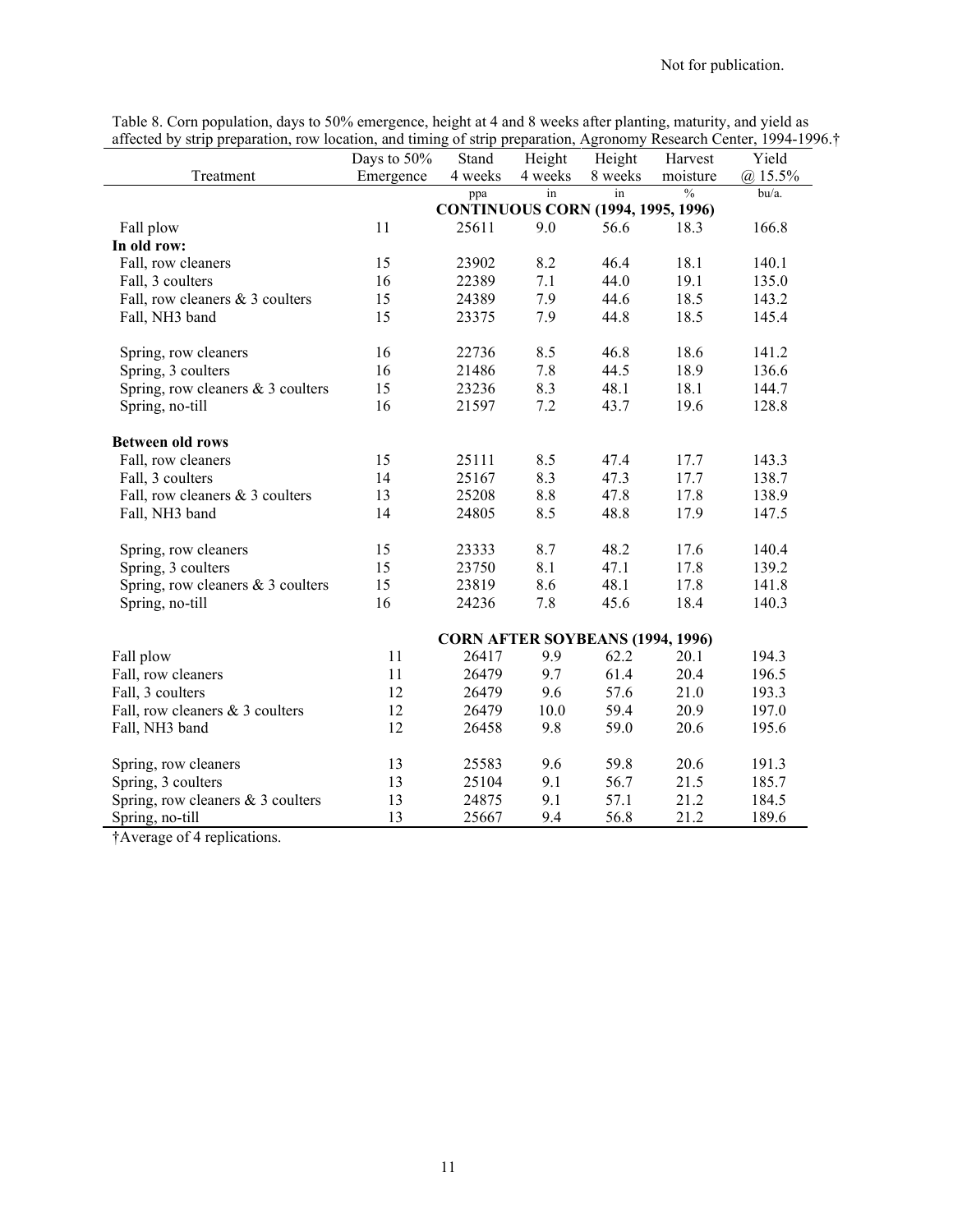Soil Temperatures: To document the effect of strip preparation on soil temperatures, we used electronic thermometers to record daily maximum and minimum temperatures. The sensor part of each thermometer was buried (being careful not to disturb the soil structure or residue cover) at 4 inches below the soil surface, directly in the new seed row. Data was recorded from day after planting through 5 weeks. This data was averaged for the 5 week period and is presented in Fig. 2. Strip preparation increased the average daily maximum by 1 to 3 degrees as compared to no-till on the old row.

Soil temperatures were recorded in 1994 and 1996 when corn followed soybeans. The 2 year averages are presented in Fig 3. The relatively light residue cover following soybeans allows soil temperature to warm within 1 to 2 degrees of the plow treatment. Using strip preparation did not significantly warm no-till soil temperatures.

#### **Conclusions from Midwest strip preparation research.**

- Not likely to be beneficial where traditional no-till planting is successful.
- May not improve yields consistently in corn/soybean rotation, even on poorly drained soil.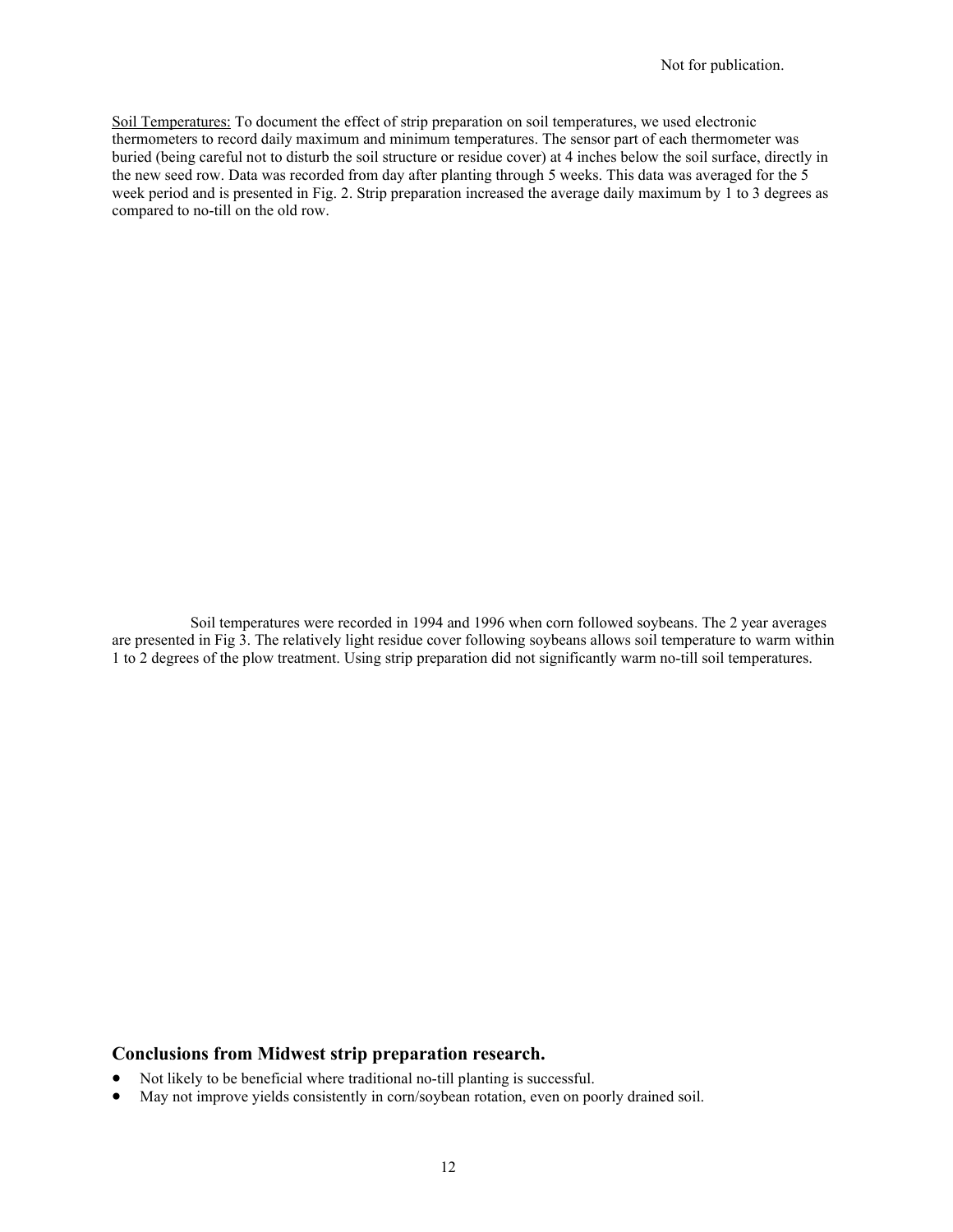- Moving residue should improve no-till continuous corn yields on dark poorly drained soil, but not likely to equal yields with full width tillage.
- Where needed, it may be more beneficial when done in the fall than when done at planting.
- May provide more uniform seedling emergence in uneven residue or uneven soil surface.

## **Trouble Shooting**

- Set operating depth of row cleaners deep enough to move residue with little soil disturbance. Moving too much soil can create shallow valleys that hold water after heavy rains and keep soil cool.
- In heavy corn after corn residues, row cleaners can cause trash plugging problems under the planter. Chop stalks, move off old row or raise row cleaners to move less residue.
- Strip preparation on sloping soils can lead to severe soil erosion in the row area after heavy rains. Leave enough residue to slow water runoff.
- The use of multiple coulters in wet, sticky soils can leave a rough seedbed resulting in inconsistent seed depth. Wait until soils dry adequately for planting. Do not run coulters to deep.
- When using fall applied strip preparation, match toolbar width to planter width. Use guide markers on toolbar and follow same pass when planting.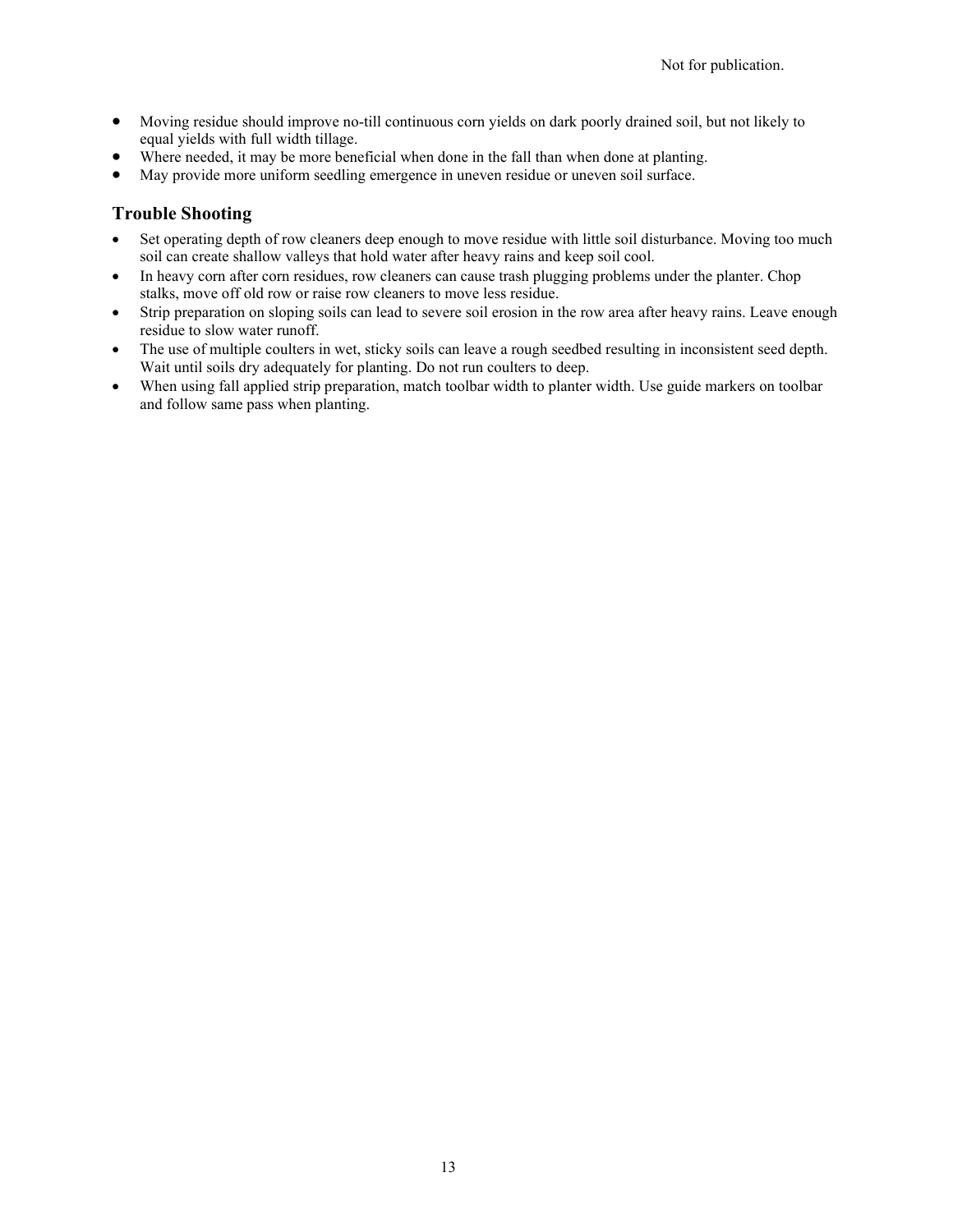## *No-till Continuous Corn Row Position Study*

We have asked farmers who no-till continuous corn where do they plant the new crop row in relation to last year's row. Some say on the old row, some say beside the old row, some say in the middle, and some say they are not concerned with row placement (random). The residue thickness can vary greatly as you move across the row. Each row location needs careful attention to planter seed depth setting in order to achieve uniform seed depth with seed to soil contact. Random row placement, with one planter setting, is the most difficult to achieve correct seed depth due to varying thickness of the residue across the row.

In this study we are researching how row position affects corn emergence, populations, growth, maturity and yield in continuous corn. We will also be looking at soil compaction in from wheel traffic.

Treatments include positioning the new row on the old row, beside the old row, and in between the old rows (middles). Treatments are repeated with the addition of row cleaners on the planter. A chisel plow treatment represents full width tillage.

Field equipment used:

- DMI 7 shank coulter chisel plow equipped with 4 inch twisted points on the chisel treatments.
- International Harvester 15 foot tandem disk.
- Glenco 10 foot mounted field cultivator with rolling baskets.
- Case-IH planter model 955 4 row, 30 inch planter equipped with detachable unit mounted row cleaners, no-till fertilizer coulters/openers, heavy duty down pressure springs on row units.
- Hiniker row crop cultivator.
- Century mounted sprayer, 32.5 foot boom.
- Case-IH model 5240 tractor.
- White model 3300 combine.

| <b>CULTURAL PRACTICES USED 1996</b> |          |                                                                             |  |  |  |
|-------------------------------------|----------|-----------------------------------------------------------------------------|--|--|--|
|                                     |          | No-till Continuous Corn Row Position Study, Agronomy Research Center        |  |  |  |
| Item                                | Date     | Application                                                                 |  |  |  |
| Primary tillage                     | 10/16/95 | Fall chisel (4 inch twisted chisel points)                                  |  |  |  |
| Secondary tillage                   | 5/21     | Disk once on chisel treatment                                               |  |  |  |
|                                     | 5/22     | Field cultivate once on chisel treatment                                    |  |  |  |
| Hybrid planted                      | 5/22     | Pioneer 3335 (113 day)                                                      |  |  |  |
| Seeding rate                        | 5/23     | 29,101 seeds/a., drum A (24 pocket, sprockets: D1=20, D2=32, D3=34,         |  |  |  |
|                                     |          | $D4=20$                                                                     |  |  |  |
| Starter fertilizer/planter          | 5/22     | 34-0-0 $\omega$ 90 lb./a., 2 inches to the side and 2 inches below the seed |  |  |  |
| Insecticide/planter                 | 5/22     | Counter 15G, 8.7 lb./a., 8 inch band over row                               |  |  |  |
| Weed control                        | 5/19     | 3 point hitch sprayer, 4 mph, 30 psi, 40 gallon water/a., 8006 tips         |  |  |  |
|                                     |          | Gramoxone Extra at 3 pt/a.                                                  |  |  |  |
|                                     |          | Spreader 4 pt/100 gallons of water                                          |  |  |  |
|                                     | 5/22     | 3 point hitch sprayer, 4 mph, 30 psi, 40 gallon water/a., 8006 tips         |  |  |  |
|                                     |          | Atrazine 4L at 3 pt./a.                                                     |  |  |  |
|                                     |          | Bladex 4L at 3 pt./a.                                                       |  |  |  |
|                                     |          | Dual II at 3 pt./a.                                                         |  |  |  |
|                                     |          | Roundup at 3 pt./a.                                                         |  |  |  |
| Nitrogen fertilizer                 | 6/21     | NH <sub>3</sub> @ 180 lb. N/a., sidedressed, no covering disks              |  |  |  |
| Cultivation                         | 7/1      | Chisel treatment, once                                                      |  |  |  |
| Harvest                             | 10/15    | Center 4 of 12 rows                                                         |  |  |  |
| Primary tillage                     | 11/6     | Fall chisel (4 inch twisted chisel points) with ridge leveling sweeps       |  |  |  |

The goal in no-till planting row is to achieve consistent seed depth and seed to soil contact. Several factors are important in selecting a position for the new crop row. When planting into the heavy residues directly on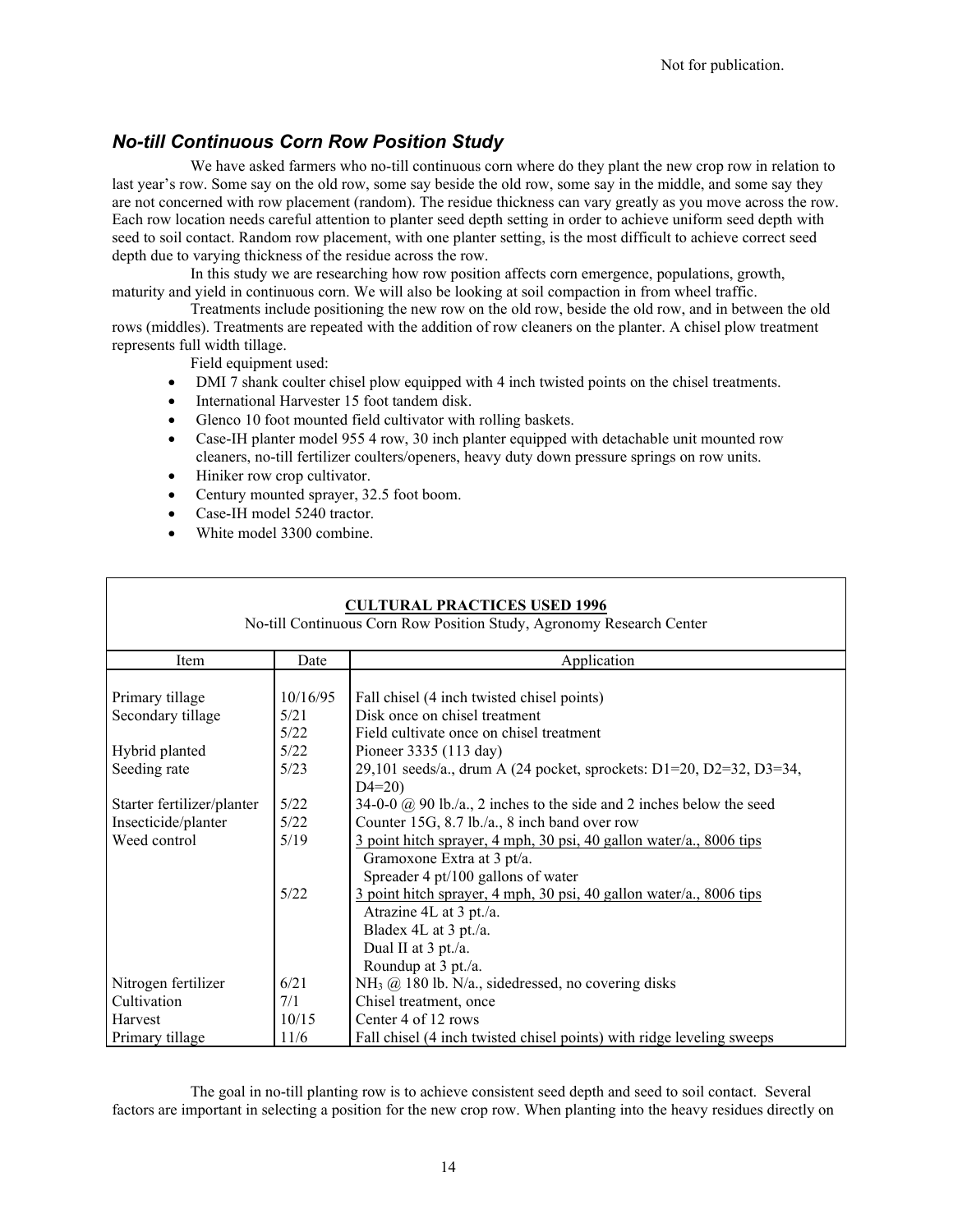the row, seed depth is variable as the planter gauge wheels roll over corn stalk stubs and mats of stalk and leaf residue. Moving off the old row enough to clear the gauge wheels eliminates the stubs, but still has considerable residue from leaves and upper stalks. Planting in the row middles involves the compaction from wheel traffic.

Excellent stands were achieved in all treatments. The chisel plow treatment achieved 50% emergence in 10 days, no-till off the old row with and without row cleaners in 11 days, and no-till on the old row in 12 days. Corn yields were greater off the old row, with and without row cleaners, than on the old row. This difference is not statistically significant, however it could indicate a concern for planting on the old row. Chisel plow yielded the highest on this poorly drained soil (Table 9).

**This is the first data year for this study**. We plan to conduct this study for 3 more years. We will be measuring soil compaction and agronomic performance.

| Channels sitty clay ioain, Agronomy Research Center, 1990. |                |         |           |         |        |                    |                       |  |
|------------------------------------------------------------|----------------|---------|-----------|---------|--------|--------------------|-----------------------|--|
|                                                            | Days to $50\%$ | Stand   | Height    | Height  | 50 %   | Harvest            | Yield                 |  |
| Treatment                                                  | Emergence      | 4 weeks | 4 weeks   | 8 weeks | Tassel | moisture           | ( <i>a</i> ) $15.5\%$ |  |
|                                                            | days           | ppa     | in        | in      | days   | $\frac{0}{0}$      | bu/a.                 |  |
|                                                            |                |         |           |         |        |                    |                       |  |
| Chisel plow                                                | 10             | 30291   | 15.0      | 61.0a   | 68     | 23.4 <sub>bc</sub> | 158.1a                |  |
| No-till on old row                                         | 12             | 29875   | 13.9      | 58.2b   | 70     | 25.6a              | 140.7 <sub>b</sub>    |  |
| No-till 6" off old row                                     | 11             | 29458   | 14.8      | 60.7a   | 70     | 24.7ab             | 153.3ab               |  |
| No-till 15" off old row                                    | 11             | 29916   | 15.3      | 61.6a   | 70     | 22.9c              | 152.5ab               |  |
| No-till on old row/row cleaners                            | 11             | 29958   | 15.2      | 62.0a   | 70     | 23.3 <sub>bc</sub> | 146.0ab               |  |
| No-till 6" off old row/row cleaners                        | 11             | 29875   | 14.6      | 62.0a   | 70     | 24.1 <sub>bc</sub> | 148.5ab               |  |
| No-till 15" off old row/row cleaners                       | 11             | 29541   | 15.7      | 63.1a   | 70     | 22.9c              | 151.1ab               |  |
|                                                            |                |         |           |         |        |                    |                       |  |
| ANOV significance level                                    |                | NS      | <b>NS</b> | .01     |        | .01                | .05                   |  |

Table 9. Agronomic performance of corn as affected by row cleaners, row location, and tillage, continuous corn, Chalmers silty clay loam, Agronomy Research Center, 1996.†

#### †Average of 4 replications.

‡Within rotation, data followed by the same letter are not significantly different according to Student-Newman-Kuels Test ( $P = .05$ ).

| Table 10. Plant spacing variability, row position study, Agronomy Research Center, 1996 |  |  |  |  |
|-----------------------------------------------------------------------------------------|--|--|--|--|
|                                                                                         |  |  |  |  |

| Treatment                                 | Standard deviation (in) |
|-------------------------------------------|-------------------------|
| Chisel                                    | 2.4                     |
| No-till on old row                        | 2.9                     |
| No-till 6" off old row                    | 2.9                     |
| No-till 15" off old row                   | 3.1                     |
| No-till on old row with row cleaners      | 3.0                     |
| No-till 6" off old row with row cleaners  | 3.0                     |
| No-till 15" off old row with row cleaners | 3.5                     |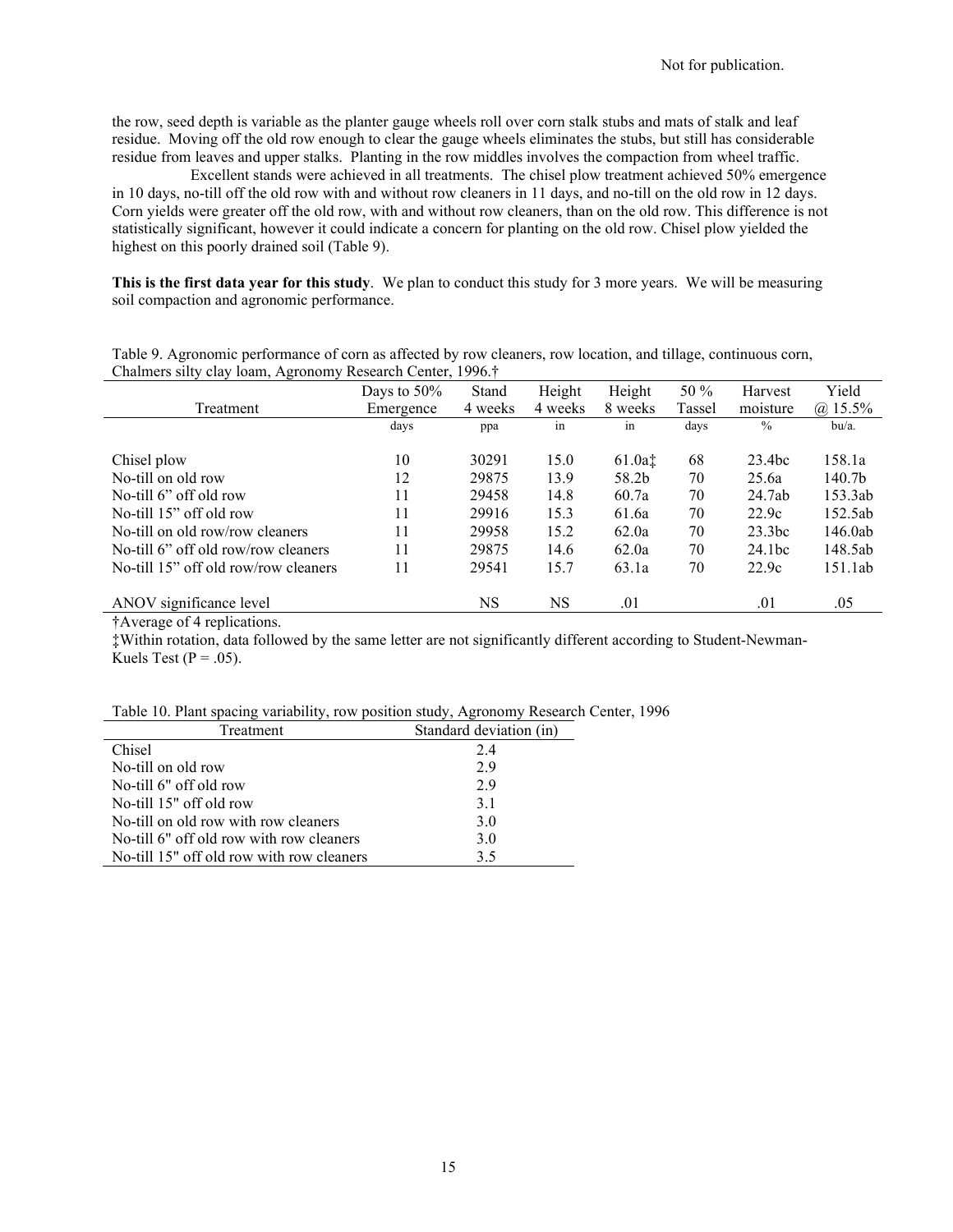## *Case-IH Planter Speed Trials*

In this study we looked at several agronomic and machinery practices including planter speed effects on seed spacing variability and yield. We also compared a "Space Kadet" plant counting device to hand sampling. Cultural practices and results are as follows.

| <b>CULTURAL PRACTICES USED 1996</b><br>Case-IH Planter Speed Trials, Agronomy Research Center |      |                                                                                                               |  |  |  |  |
|-----------------------------------------------------------------------------------------------|------|---------------------------------------------------------------------------------------------------------------|--|--|--|--|
| Item                                                                                          | Date | Application                                                                                                   |  |  |  |  |
| Previous crop                                                                                 |      | Soybeans                                                                                                      |  |  |  |  |
| Nitrogen fertilizer                                                                           | 4/11 | NH <sub>3</sub> @ 180 lb. N/a.                                                                                |  |  |  |  |
| Secondary tillage                                                                             | 6/5  | Field cultivate w/rolling baskets (Fox-Brady)                                                                 |  |  |  |  |
|                                                                                               |      | Field cultivate w/rolling baskets (Glenco)                                                                    |  |  |  |  |
| Hybrid planted                                                                                | 6/5  | Pioneer 3489 (108 day)                                                                                        |  |  |  |  |
| Seeding rate                                                                                  | 6/5  | Drum A (24 hole) 29101 seeds/a., maximum recommended speed = 5.7 mph,<br>(seed drive sprockets 20-32 34-20)   |  |  |  |  |
|                                                                                               |      | Drum B (36 hole) 30128 seeds/a., maximum recommended speed = $8.1$ mph,<br>(seed drive sprockets 20-30 22-20) |  |  |  |  |
|                                                                                               |      | Drum C (36 hole, 72 dimple) 30128 seeds/a., max. recommended speed =                                          |  |  |  |  |
|                                                                                               |      | 8.1mph, (seed drive sprockets 20-30 22-20)                                                                    |  |  |  |  |
| Starter fertilizer/planter                                                                    |      | None Removed all coulters.                                                                                    |  |  |  |  |
| Insecticide/planter                                                                           | 6/17 | Counter 15G, 8.7 lb./a., 8 inch band over row                                                                 |  |  |  |  |
| Weed control                                                                                  | 5/13 | Early preplant;                                                                                               |  |  |  |  |
|                                                                                               |      | 2,4-D 0.75 pt/a.                                                                                              |  |  |  |  |
|                                                                                               |      | Roundup 2 pt/a.                                                                                               |  |  |  |  |
|                                                                                               |      | Ammonium sulfate 17 lb/100 gallons of water                                                                   |  |  |  |  |
|                                                                                               |      | At planting:                                                                                                  |  |  |  |  |
|                                                                                               |      | Atrex Nine-O $0.8$ lb/a.                                                                                      |  |  |  |  |
|                                                                                               |      | Bladex $90DF$ 1.8 lb/a.                                                                                       |  |  |  |  |
|                                                                                               |      | Frontier 22 oz/a.                                                                                             |  |  |  |  |
| Cultivation                                                                                   |      | None                                                                                                          |  |  |  |  |
| Harvest                                                                                       | 11/5 | 4 rows by 260 ft.                                                                                             |  |  |  |  |

### **1. Plant spacing in relation to planter speed with various seed drums.**

According to Bob Nielsen in his paper AGRY-91-01 (re 11/93) "Stand Establishment Variability in Corn", 3 to 5 inch standard deviation of plant spacing is considered moderately variable. His research indicates that approximately 2.5 bushels per acre are lost for every 1 inch increase in the standard deviation of the plant-to-plant spacing. In this study we wanted to document the effects of speed and planter drum performance on seed spacing and populations. For this study we used a Case-IH model 955 Cyclo Air 4 row trailing planter equipped with one coulter per row for fertilizer placement. We used 3 seed drums at speeds of 4 to 9 mph. Maximum speed as per planter owners manual was exceeded for all 3 drums (see Cultural Practices Used 1996).

The 24 hole drum performed well at speeds of 4 to 6 mph. As speed increased above 6 mph, plant populations decreased up to 50% with greater variability in spacing. In other words, the seeds that were dropped were more likely to be in doubles or triples.

The 36 and 72 drums performed well at speeds of 4 to 8 mph. At 9 mph the plant population began to decrease with greater variability in seed spacing as indicated by the standard deviations. There appears to be no advantage for the 72 drum as compared to the 36 drum.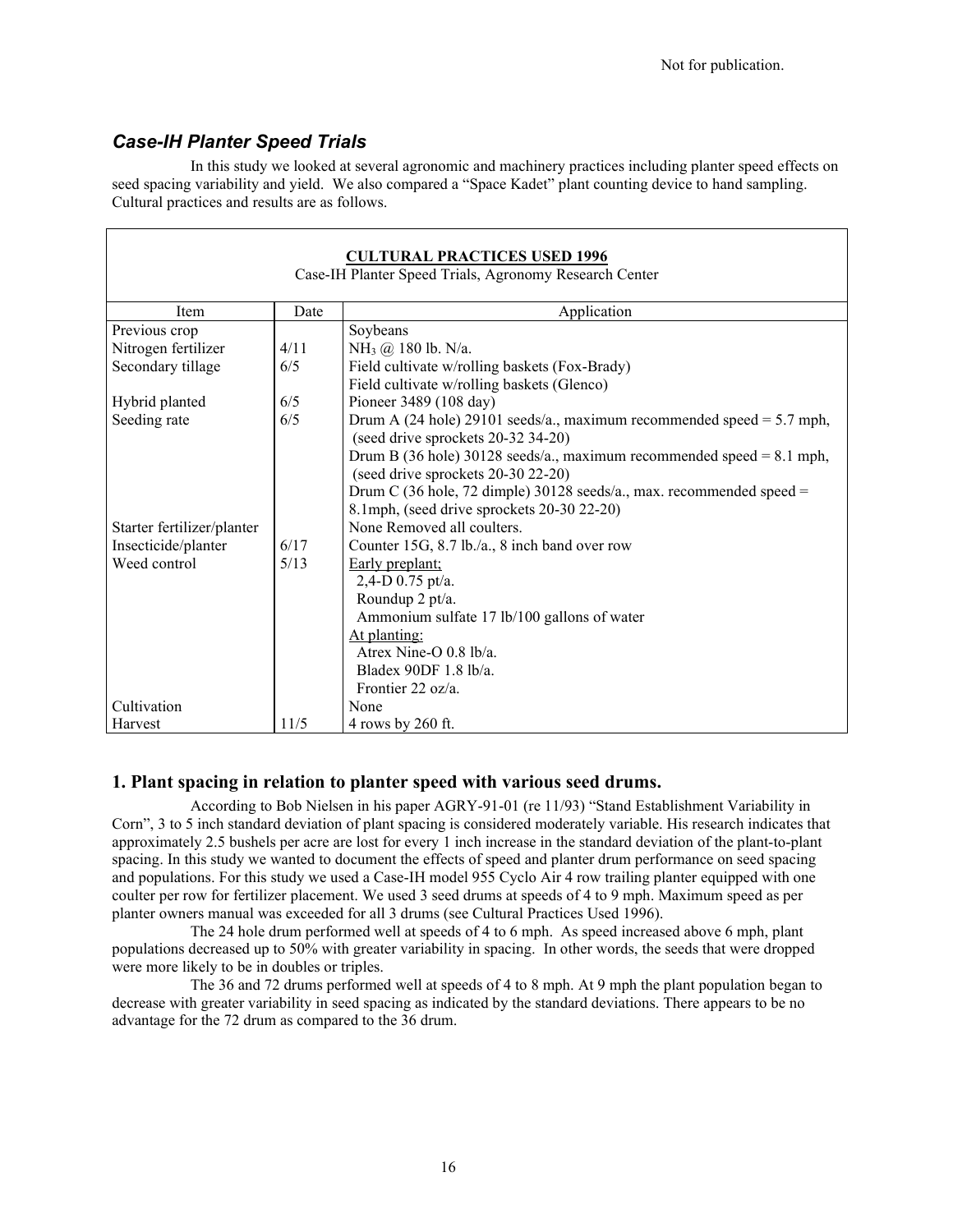**Figs 4 and 5**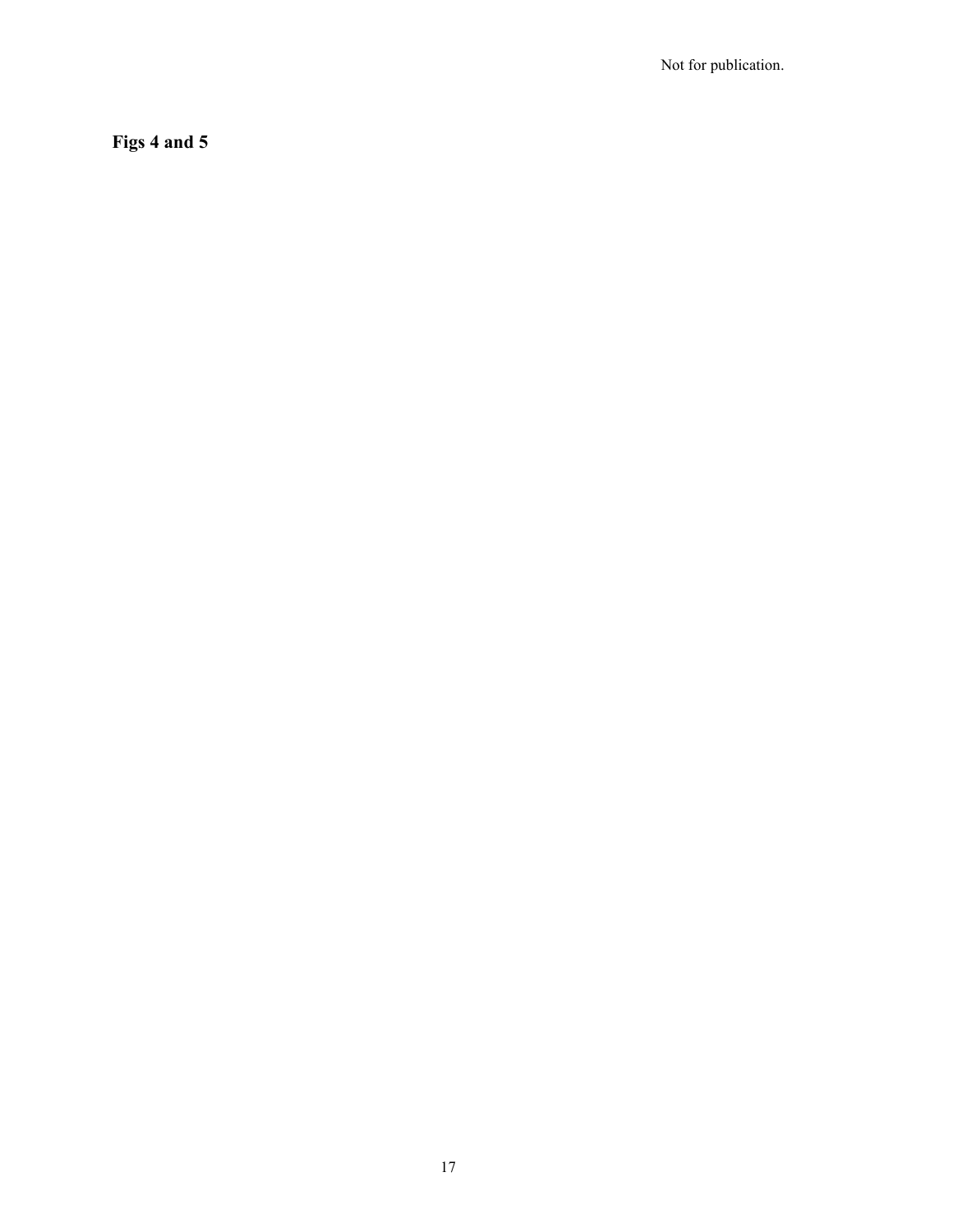### **2. "Space Kadet" plant population and spacing wheel.**

This measuring wheel looks like most hand propelled distance measuring wheels except it has a "cat whisker" device mounted near the wheel axle. This whisker protrudes out from the wheel and "clicks" on corn stalks. The computer on board then keeps a tally of plants and can give a total population and standard deviation of plant spacing. Population at 4 weeks are given for the Space Kadet and for counting by hand in Table 11.

|                 |                          | on and soyoun. Oase 111 mind speed Trans $\frac{1}{2}$ , regionsing research center, 1990.<br>Stand at 4 weeks |            | Standard         |               | <b>Weigh Buggy</b> |               | <b>Yield Monitor</b> |
|-----------------|--------------------------|----------------------------------------------------------------------------------------------------------------|------------|------------------|---------------|--------------------|---------------|----------------------|
| Drum            | Speed                    | Space Cadet                                                                                                    | hand count | deviation:       | Harvest       | Yield              | Harvest       | Yield                |
|                 |                          |                                                                                                                |            | Space            | moisture      | $@15.5\%$          | moisture      | $@15.5\%$            |
|                 |                          |                                                                                                                |            | Kadet            |               |                    |               |                      |
|                 | mph                      | ppa                                                                                                            | ppa        |                  | $\frac{0}{0}$ | bu/a.              | $\frac{0}{0}$ | bu/a.                |
|                 |                          |                                                                                                                |            |                  |               |                    |               |                      |
| A(24)           | $\overline{4}$           | 27700a‡                                                                                                        | 28500a     | 3.2c             | 19.5          | 123.5a             | 18.9          | 128.7                |
| A(24)           | 5                        | 28200a                                                                                                         | 29300a     | 2.9c             | 19.2          | 116.2a             | 18.6          | 120.7                |
| A(24)           | 6                        | 25100ab                                                                                                        | 24900a     | 3.9 <sub>b</sub> | 18.9          | 118.1a             | 18.6          | 118.4                |
| A(24)           | 7                        | 21300b                                                                                                         | 20300b     | 6.3ab            | 19.0          | 112.7ab            | 18.7          | 117.5                |
| A(24)           | $\,$ 8 $\,$              | 16000c                                                                                                         | 14800c     | 9.7a             | 19.1          | 98.0b              | 18.5          | 108.0                |
| A(24)           | 9                        | 15500c                                                                                                         | 14500c     | 10.3a            | 19.1          | 96.9b              | 18.6          | 105.7                |
|                 |                          |                                                                                                                |            |                  |               |                    |               |                      |
| B(36)           | $\overline{\mathcal{A}}$ | 29300                                                                                                          | 29800      | 2.8              | 18.9          | 131.8              | 18.9          | 130.1                |
| B(36)           | 5                        | 29900                                                                                                          | 29300      | 2.8              | 19.2          | 119.1              | 18.5          | 125.3                |
| B(36)           | 6                        | 29000                                                                                                          | 28800      | 2.8              | 19.0          | 130.4              | 18.6          | 129.2                |
| B(36)           | 7                        | 28200                                                                                                          | 29200      | 3.3              | 19.2          | 124.0              | 18.6          | 128.2                |
| B(36)           | 8                        | 26900                                                                                                          | 28500      | 3.8              | 18.9          | 122.0              | 18.4          | 124.3                |
| B(36)           | 9                        | 24900                                                                                                          | 25500      | 4.6              | 18.8          | 121.3              | 18.5          | 121.5                |
|                 |                          |                                                                                                                |            |                  |               |                    |               |                      |
| C(72)           | $\overline{4}$           | 30200                                                                                                          | 30300a     | 2.6              | 19.0          | 124.7              | 18.4          | 127.9                |
| C(72)           | 5                        | 28700                                                                                                          | 29300a     | 3.1              | 18.9          | 123.9              | 18.6          | 128.1                |
| C(72)           | 6                        | 29000                                                                                                          | 29300a     | 2.9              | 19.0          | 120.7              | 18.6          | 127.4                |
| C(72)           | $\overline{7}$           | 28700                                                                                                          | 28800ab    | 3.3              | 19.0          | 122.8              | 18.7          | 127.7                |
| C(72)           | $\,$ $\,$                | 27100                                                                                                          | 27300ab    | 3.7              | 19.1          | 117.5              | 18.5          | 119.5                |
| C(72)           | 9                        | 24800                                                                                                          | 23900b     | 4.9              | 18.8          | 124.2              | 18.5          | 126.8                |
|                 |                          |                                                                                                                |            |                  |               |                    |               |                      |
| ANOV sig. level |                          | .01                                                                                                            | .01        | .01              | $_{\rm NS}$   | .01                |               | no statistics run    |

Table 11. Corn stand, plant spacing standard deviation, maturity and yield as affected by planter drum and speed Corn after soybean. Case-IH Planter Speed Trials†, Agronomy Research Center, 1996.

†Average of 3 replications.

‡Within drum, data followed by the same letter are not significantly different according to Student- Newman-Kuels Test  $(P = .05)$ .

### **3. Weigh buggy versus Yield Monitor for grain moisture and yield.**

These plots were ideally suited for a comparison of data collection methods of using a stationary electronic weigh buggy versus a combine mounted yield monitor. The plots were 10 feet wide (4 30" rows) and 260 feet long with significant differences in treatment yields. Each plot was harvested with the combine and yield monitor data for total weight of grain harvested and grain moisture recorded before dumping into the weigh buggy. Weight of grain was recorded from the weigh buggy scale with moisture taken with a hand held Dickey-john moisture meter. Yield calculations from the weight recorded was corrected for grain moisture and is presented in Table 11 and Figure 6. Yields calculated from yield monitor data tended to be on average 3 to 4% higher than the weigh buggy data. Greatest differences tended to be at lower yields.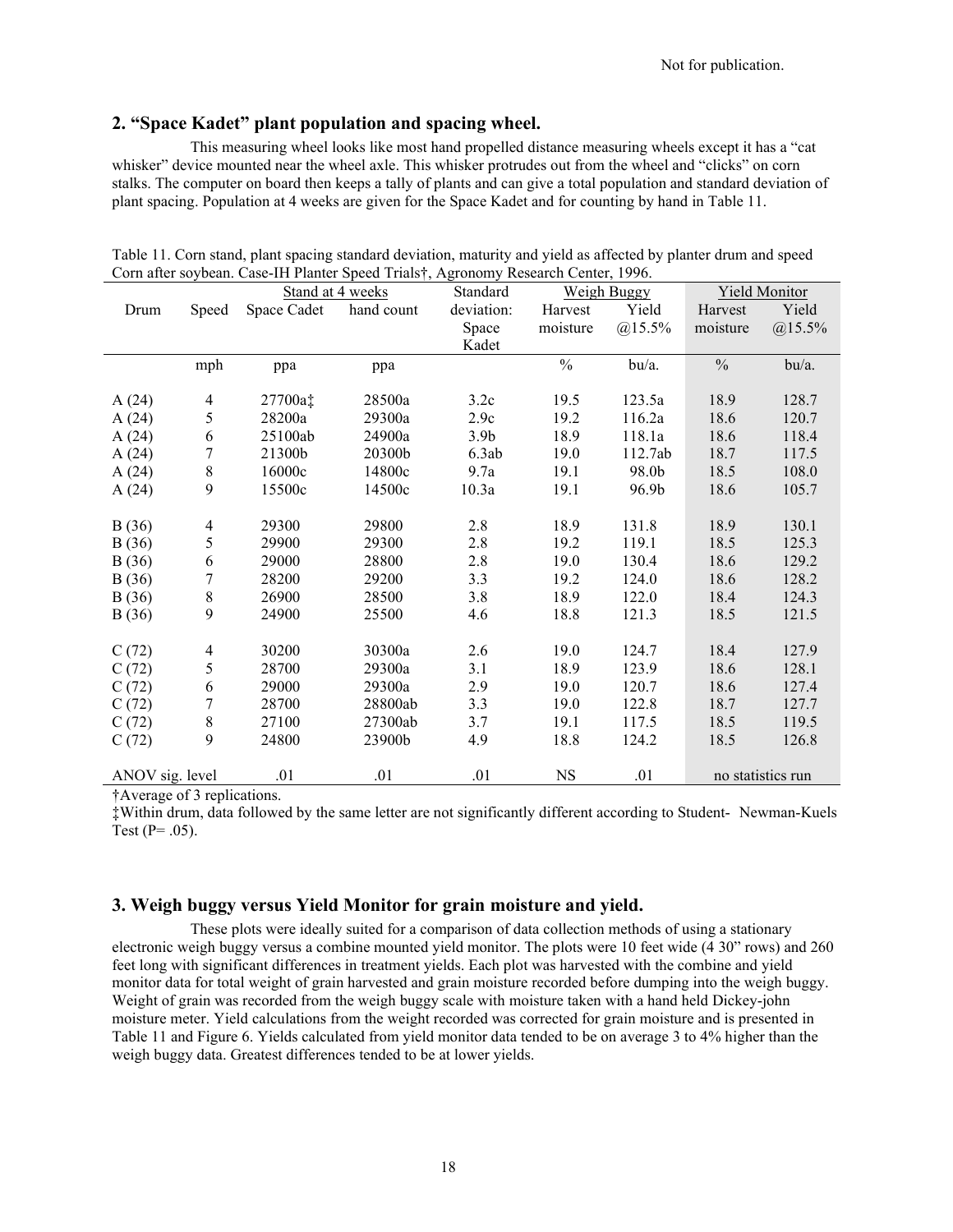Not for publication.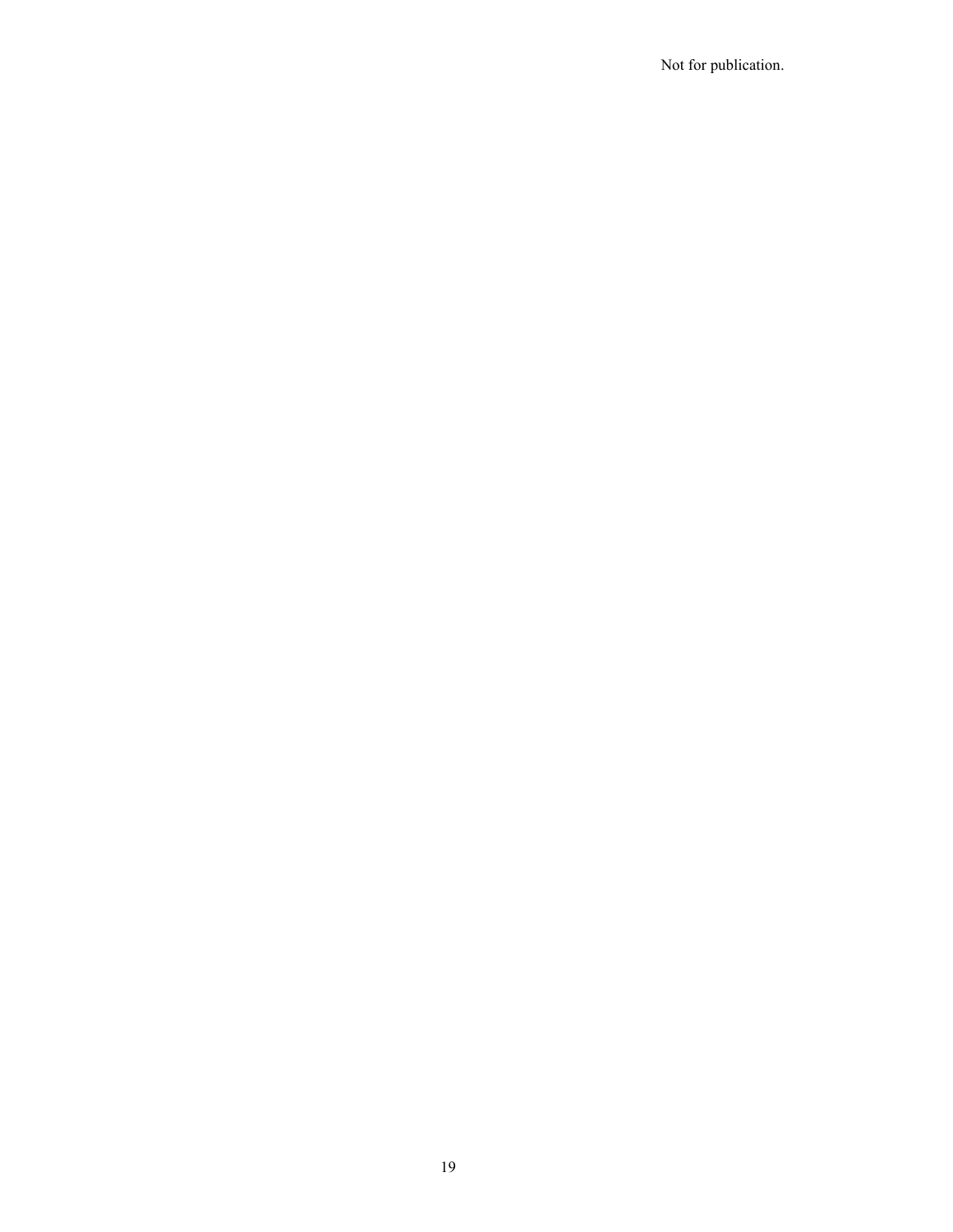# **NORTHEAST PURDUE AGRICULTURAL CENTER**

## *Strip Preparation Study, Continuous Corn -- Schrader Farm*

As stated earlier in this report, no-till planting of corn into heavy residue sometimes reduces yield potential in northern Indiana. The combination of cool soil temperature and dense soil tends to slow growth and maturity, compared to a conventional seedbed. In these studies we are investigating forms of shallow strip preparation for each row and positioning of the new rows, which may overcome the early-season problems of no-till fields.

Treatments are evaluated for continuous corn on Morley and Glynwood loams at the Schrader farm. Treatments include spring chisel plowing, discing, and/or field cultivating as the conventional tillage system, traditional no-till on old row, beside the old row, and between the old rows (middles). No-till treatments beside and between the rows are repeated with the addition of row cleaners and/or multiple coulters on the planter. All plots were planted with a Case-IH planter equipped with commercially available strip preparation attachments. All plots are machine harvested and samples were weighed in a portable electronic weigh buggy. This study was set up in the field in 1996 with proper row direction and plot size. Our first data year will be 1997, and the study will continue for at least 4 years.



### **Figure 4. Monthly precipitation, 1996 compared with normal, April through October, Northeast Purdue Agricultural Center.**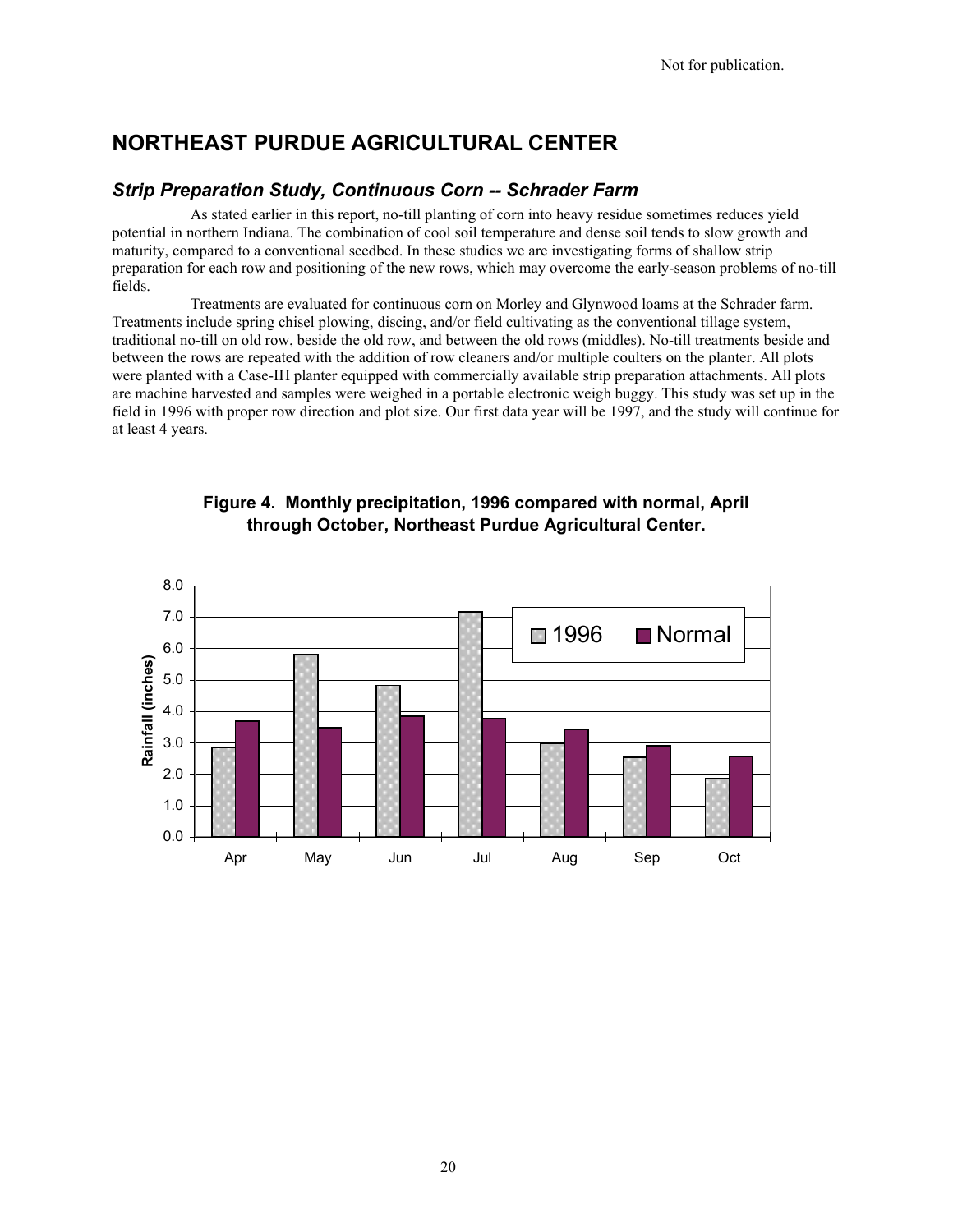| <b>CULTURAL PRACTICES USED 1996</b><br>Strip Preparation Study, Field S6, Schrader Farm, Northeast Purdue Agricultural Center |       |                                                                                        |  |  |  |  |
|-------------------------------------------------------------------------------------------------------------------------------|-------|----------------------------------------------------------------------------------------|--|--|--|--|
| Item                                                                                                                          | Date  | Application                                                                            |  |  |  |  |
| Primary tillage                                                                                                               | ??    | Spring chisel (4 inch twisted points) on chisel treatment                              |  |  |  |  |
| Secondary tillage                                                                                                             | 6/16  | Field cultivate twice on chisel treatment                                              |  |  |  |  |
| Strip preparation at                                                                                                          | 6/17  | 3 Coulters: one 1 inch fluted 8 wave center coulter with one 2 inch fluted 8           |  |  |  |  |
| planting                                                                                                                      |       | wave coulter 4 inches to each side of the center coulter.                              |  |  |  |  |
|                                                                                                                               |       | 3 Coulters/row cleaners: one 1 inch fluted 8 wave center coulter with one 2            |  |  |  |  |
|                                                                                                                               |       | inch fluted 8 wave coulter 4 inches to each side of the center coulter. Row            |  |  |  |  |
|                                                                                                                               |       | cleaners mounted on row unit.                                                          |  |  |  |  |
|                                                                                                                               |       | Row cleaners: mounted on row unit. One ripple coulter in front of fertilizer<br>knife. |  |  |  |  |
|                                                                                                                               |       | Note: no-till treatment is with one 1 inch fluted 8 wave center coulter and one        |  |  |  |  |
|                                                                                                                               |       | ripple coulter in front of fertilizer knife. Chisel treatment is with one ripple       |  |  |  |  |
|                                                                                                                               |       | coulter in front of fertilizer knife.                                                  |  |  |  |  |
| Hybrid planted                                                                                                                | 6/17  | Pioneer 3563 (105 day)                                                                 |  |  |  |  |
| Seeding rate                                                                                                                  | 6/17  | 27,000 seeds/a., Case-IH 955 planter, Drum A (24 pocket)                               |  |  |  |  |
| Starter fertilizer/planter                                                                                                    | 6/17  | 18-46-0 $@$ 96 lb/a., 2 inches to the side and 2 inches below the seed                 |  |  |  |  |
| Insecticide/planter                                                                                                           | 6/17  | Force 15G, 4.4 lb/a., 8 inch band over row                                             |  |  |  |  |
| Weed control                                                                                                                  | 5/13  | Early preplant (with ATV sprayer at 12 mph):                                           |  |  |  |  |
|                                                                                                                               |       | 2,4-D 1 pt/a.                                                                          |  |  |  |  |
|                                                                                                                               |       | Roundup Ultra 32 oz/a.                                                                 |  |  |  |  |
|                                                                                                                               |       | Ammonium sulfate 17 lb/100 gallons of water (0.75 lb/a.)                               |  |  |  |  |
|                                                                                                                               |       | All broadcast with flat fan nozzles spaced at 20", at 30 psi, and 6 gallons            |  |  |  |  |
|                                                                                                                               |       | water/a.                                                                               |  |  |  |  |
|                                                                                                                               | 6/21  | After planting, before emergence:                                                      |  |  |  |  |
|                                                                                                                               |       | Atrazine 4L 2 pt/a.                                                                    |  |  |  |  |
|                                                                                                                               |       | 2,4-D 1.75 pt/a.                                                                       |  |  |  |  |
|                                                                                                                               |       | Dual II 1.5 pt/a.                                                                      |  |  |  |  |
|                                                                                                                               |       | Roundup Ultra 32 oz/a.                                                                 |  |  |  |  |
|                                                                                                                               | 7/16  | Post application for shattercane and broadleaves:                                      |  |  |  |  |
|                                                                                                                               |       | Accent $2/3$ oz/a.                                                                     |  |  |  |  |
|                                                                                                                               |       | Clarity 1 pt/a.                                                                        |  |  |  |  |
|                                                                                                                               |       | Activate Plus 2 pt/a.                                                                  |  |  |  |  |
|                                                                                                                               |       | UAN 4 pt/a.                                                                            |  |  |  |  |
| Nitrogen fertilizer                                                                                                           | 7/19  | $28\%$ @ 120 lb/a. N in row middles, sidedressed (Phil's rig and tractor)              |  |  |  |  |
| Cultivation                                                                                                                   |       | None                                                                                   |  |  |  |  |
| Harvest                                                                                                                       | 10/31 | All 12 rows, 128 ft                                                                    |  |  |  |  |
| Fall chisel                                                                                                                   | 11/4  | Chisel treatment only                                                                  |  |  |  |  |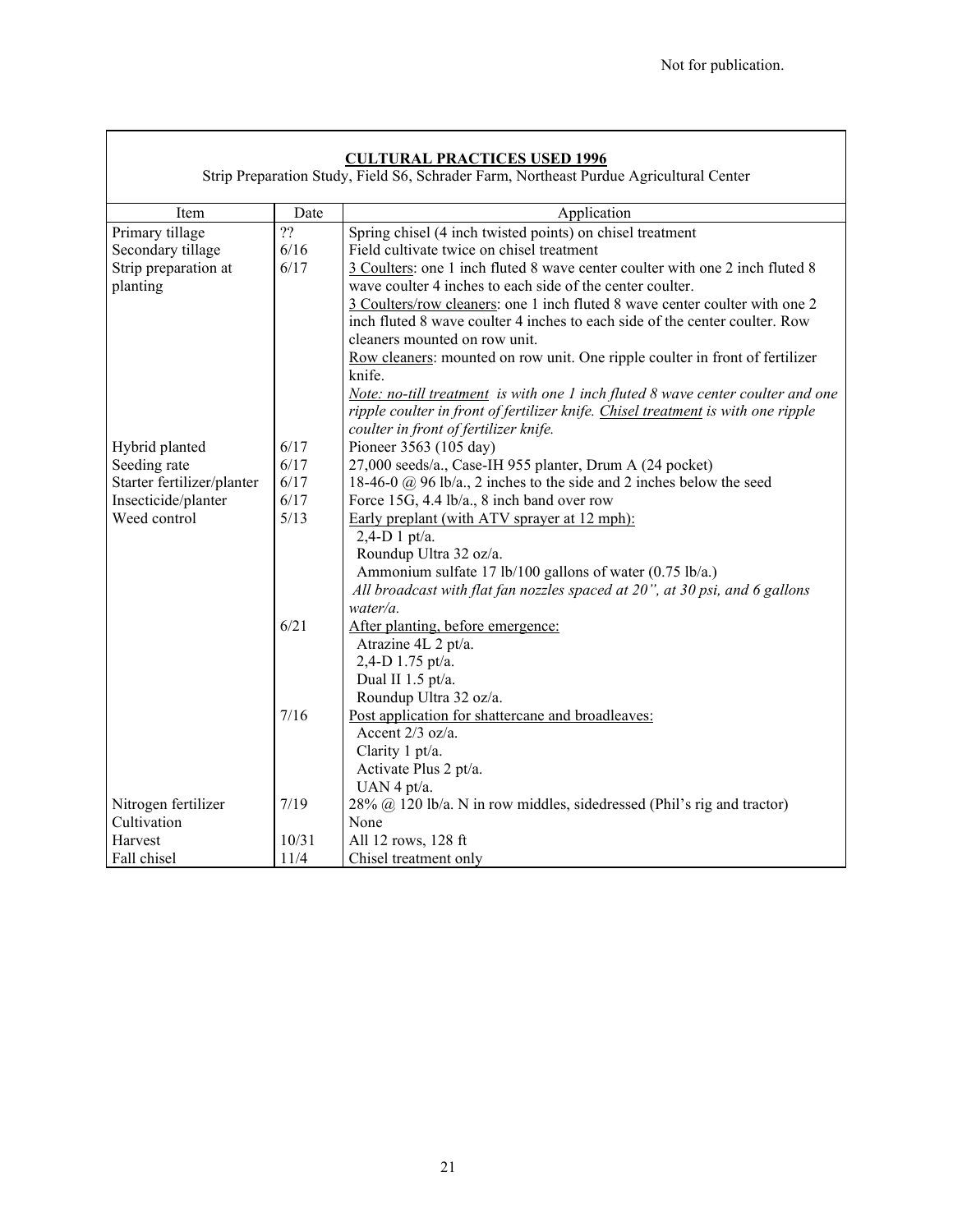#### Stand, growth and yield

Table 12. Corn yield as affected by strip tillage, row location, and tillage, continuous corn, Morley loam and Glynwood loam, Schrader Farm, NEPAC, 1996. SET UP YEAR†

|                                                 | Stand   | Height  | Height  | Harvest       | Yield     |
|-------------------------------------------------|---------|---------|---------|---------------|-----------|
| Tillage                                         | 4 weeks | 4 weeks | 8 weeks | moisture      | $@15.5\%$ |
|                                                 | ppa     | 1n      | in      | $\frac{0}{0}$ | bu/a.     |
|                                                 |         |         |         |               |           |
| Chisel plow                                     |         |         |         | 26.0          | 103.8     |
| No-till on old row                              |         |         |         | 26.2          | 99.5      |
| No-till 6" off old row                          |         |         |         | 28.0          | 85.7      |
| No-till 15" off old row                         |         |         |         | 27.4          | 88.4      |
| No-till 6" off old row/row cleaners             |         |         |         | 24.5          | 97.4      |
| No-till 15" off old row/row cleaners            |         |         |         | 25.1          | 93.8      |
| No-till 6" off old row/3 coulters               |         |         |         | 24.2          | 99.3      |
| No-till $15$ " off old row/3 coulters           |         |         |         | 26.4          | 93.9      |
| No-till 6" off old row/3 coulters/row cleaners  |         |         |         | 27.1          | 88.5      |
| No-till 15" off old row/3 coulters/row cleaners |         |         |         | 26.2          | 87.1      |
|                                                 |         |         |         |               |           |
| ANOV sig. level                                 |         |         |         | <b>NS</b>     | NS        |
|                                                 |         |         |         |               |           |

†Average of 4 replications

# **PINNEY PURDUE AGRICULTURAL CENTER**

### *Long Term Tillage Study*

In this study we will be investigating crop residue/soil temperature/tillage relationships and their effects on crop growth and yield. In this northern Indiana location, cold soil temperatures limit no-till crop performance. Most farmers in this area use full width primary tillage with 2 secondary tillage passes to prepare a suitable seedbed. Our plans are to use a wide variety of tillage equipment to determine if there is a level of tillage that will preserve crop residues on the soil surface for erosion control, yet give satisfactory yields. The practices are designed to leave crop residue levels ranging from none to as much as possible with a number of levels in between. We are looking for the most effective mix to insure both soil protection and production. This has been a frequently expressed concern in northern Indiana and one in which farmers have real interest.

This study will be a good start toward addressing questions that area farmers have raised about reduced tillage. We feel this is finally going to provide the comparisons that farmers have been asking for on the soils that are most troublesome. This study was set up in the field in 1996 with proper row direction and cropping sequence. Our first data year will be 1997, and the study will continue for at least 4 years.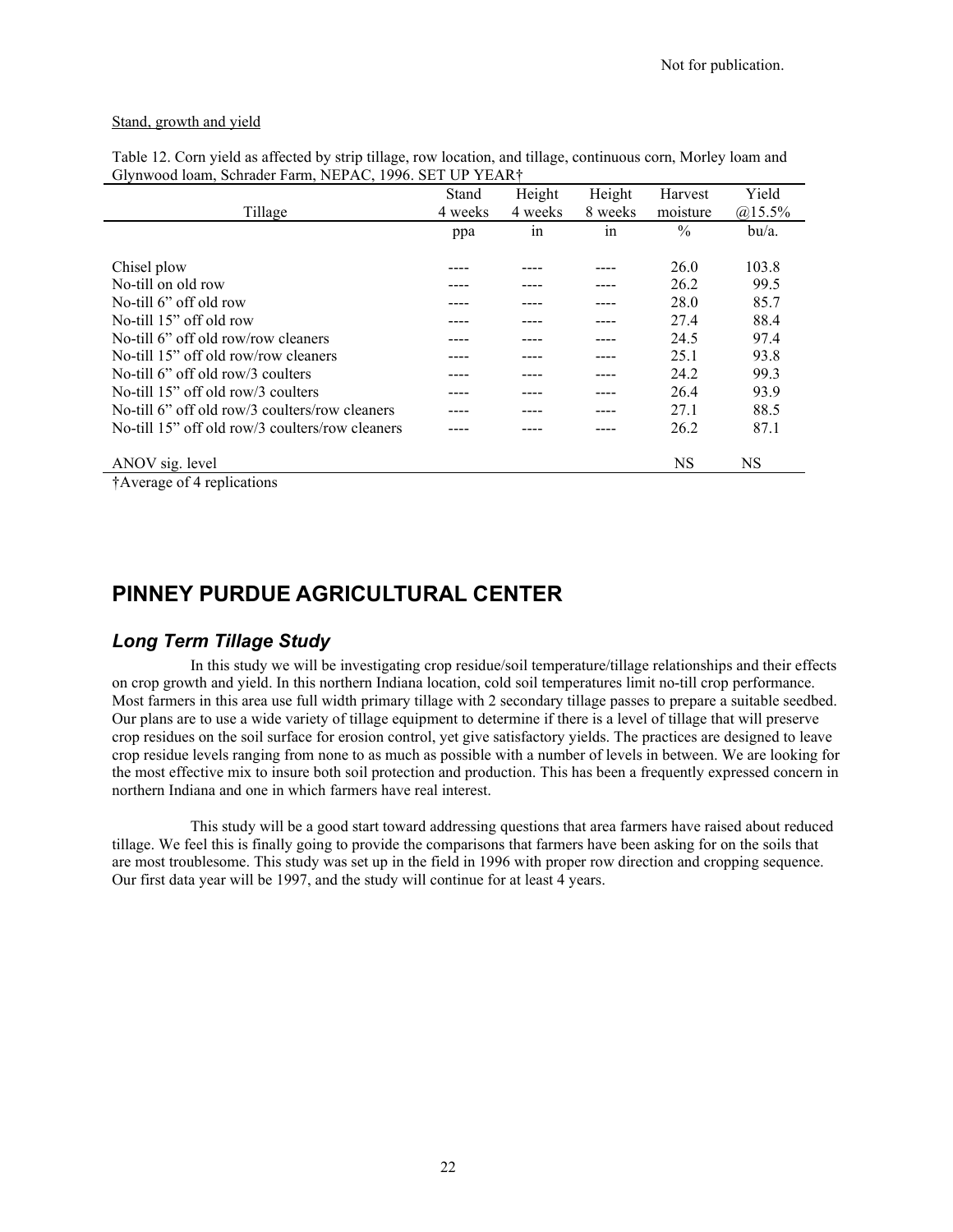| <b>CULTURAL PRACTICES USED 1996, SET UP YEAR</b> |  |  |  |
|--------------------------------------------------|--|--|--|
|--------------------------------------------------|--|--|--|

|  |  |  |  | Long Term Tillage Study, Fields B3 & C3, Pinney Purdue Agricultural Center |  |
|--|--|--|--|----------------------------------------------------------------------------|--|
|  |  |  |  |                                                                            |  |

| Item<br>Soybean<br>Corn<br>Application<br>Date<br>Date<br>Application<br>Nitrogen fertilizer<br>5/1<br>$\overline{\text{NH}_3}$ @ 150 lb/a. N, 7 knife<br>None<br>applicator w/nursetank, 5 mph,<br>double-disk sealers |  |
|-------------------------------------------------------------------------------------------------------------------------------------------------------------------------------------------------------------------------|--|
|                                                                                                                                                                                                                         |  |
|                                                                                                                                                                                                                         |  |
|                                                                                                                                                                                                                         |  |
|                                                                                                                                                                                                                         |  |
| 6/9                                                                                                                                                                                                                     |  |
| Field cultivate with rolling baskets<br>5/3<br>Secondary tillage<br>Field cultivate with rolling baskets<br>Pioneer 9301                                                                                                |  |
| Hybrid/Variety planted<br>5/3<br>6/10<br>Pioneer 3489 (108 day)                                                                                                                                                         |  |
| 26,100 seeds/a.<br>80 lbs/a.<br>Seeding rate<br>None                                                                                                                                                                    |  |
| Starter fertilizer/planter<br>10-34-0 @ 125 lb/a., 2 inches to the<br>side and 2 inches below the seed                                                                                                                  |  |
| None<br>None                                                                                                                                                                                                            |  |
| Insecticide/planter<br>??                                                                                                                                                                                               |  |
| Weed control<br>5/31<br>Pre-emergence with field cultivator:<br>Pre-emergence with field cultivator:<br>Atrazine 0.5 lb/a.<br>Treflan 1 pt/a.                                                                           |  |
| Command 0.5 pt/a.<br>Extrazine 1.5 lb/a.                                                                                                                                                                                |  |
| Lexone $0.25$ lb/a.<br>Dual 2 pt/a.                                                                                                                                                                                     |  |
| Broadcast with 8008 flat fan nozzles<br>Broadcast with 8008 flat fan nozzles                                                                                                                                            |  |
| on $30$ " centers at $5.5$ mph, $20$                                                                                                                                                                                    |  |
| on $30"$ centers at $5.5$ mph, $20$<br>gallons water/a.                                                                                                                                                                 |  |
| gallons water/a.<br>Post-emergence with trailer sprayer:                                                                                                                                                                |  |
| Cobra $4 \text{ oz/a}$ .                                                                                                                                                                                                |  |
| Pursuit 4 oz/a.                                                                                                                                                                                                         |  |
| $28\%$ 2 qt/a.                                                                                                                                                                                                          |  |
| Surfactant 1 qt/100 gallons water                                                                                                                                                                                       |  |
| Broadcast with 8008 flat fan nozzles                                                                                                                                                                                    |  |
| on 20" centers at 5.5 mph, 20                                                                                                                                                                                           |  |
| gallons water/a.                                                                                                                                                                                                        |  |
| Cultivation<br>None<br>None                                                                                                                                                                                             |  |
| 10/25<br>Harvest<br>All 6 rows, 130 ft<br>10/14<br>Whole plot, 130 ft                                                                                                                                                   |  |
| Fertilizer<br>11/15<br>Broadcast P & K at 400 lbs/a. of<br>Broadcast P & K at 400 lbs/a. of<br>11/15                                                                                                                    |  |
| $0 - 23 - 30$<br>$0 - 23 - 30$                                                                                                                                                                                          |  |
| $11 - 15$<br>Broadcast lime at 2.4 tons/a.<br>$11 - 15$<br>Broadcast lime at 2.4 tons/a.<br>Lime                                                                                                                        |  |
| Primary tillage<br>Fall chisel on chisel treatment<br>11/6<br>Fall chisel on chisel treatment<br>11/16                                                                                                                  |  |
| ????<br>????<br>Fall Aer-way<br>Fall Aer-way                                                                                                                                                                            |  |

| <b>Crop Rotations</b> | <b>Tillage Treatments</b>                         | Data to be Collected        |
|-----------------------|---------------------------------------------------|-----------------------------|
| Continuous corn       | Fall chisel, spring disk and combo-mulch-finisher | Soil compaction             |
| Corn/soybean          | Fall chisel, spring combo-mulch-finisher          | Residue cover               |
| Soybean/corn          | Fall Aer-way, spring Aer-way                      | Soil temperatures           |
|                       | Fall disk, spring combo-mulch-finisher            | Week 4 stand and height     |
|                       | No-till                                           | Week 8 height               |
|                       |                                                   | % grain moisture at harvest |
|                       |                                                   | Yield                       |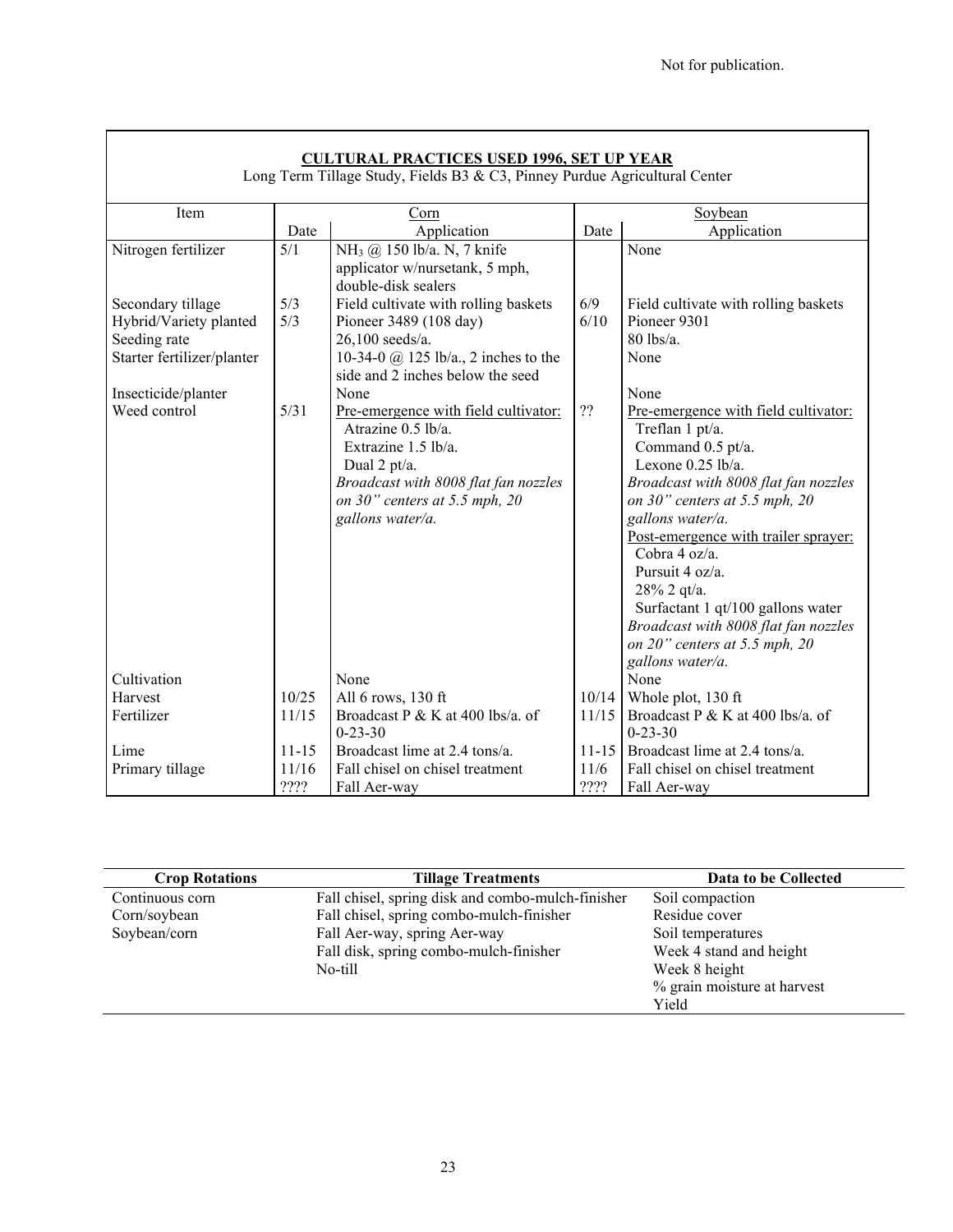| -0-<br>Previous |                             | Stand   | Height  | Height  | Harvest       | Yield     |
|-----------------|-----------------------------|---------|---------|---------|---------------|-----------|
| crop            | Tillage                     | 4 weeks | 4 weeks | 8 weeks | moisture      | $@15.5\%$ |
|                 |                             | ppa     | 1n      | 1n      | $\frac{0}{0}$ | bu/a.     |
| Corn            | Chisel/disk/field cultivate |         |         |         | 25.4          | 191.9     |
|                 | Chisel, field cultivate     |         |         |         | 25.0          | 192.6     |
|                 | Aer-way                     |         |         |         | 25.4          | 195.7     |
|                 | Disk/field cultivate        |         |         |         | 25.3          | 195.6     |
|                 | No-till                     |         |         |         | 25.2          | 191.1     |
| Soybean         | Chisel/disk/field cultivate |         |         |         | 24.3          | 187.7     |
|                 | Chisel, field cultivate     |         |         |         | 24.9          | 175.2     |
|                 | Aer-way                     |         |         |         | 24.4          | 192.3     |
|                 | Disk/field cultivate        |         |         |         | 25.3          | 190.7     |
|                 | No-till                     |         |         |         | 24.5          | 188.2     |

Table 13. Corn maturity and yield as affected by tillage and rotation, Sebewa loam, long term tillage study, Pinney Purdue Agricultural Center, 1996.† SET UP YEAR

†Average of 4 replications.

Table 14. Analysis of variance summary, tillage data, long term tillage study, PPAC, 1996.

|                         | Stand                  | Height  | Height  | Harvest   | Yield |
|-------------------------|------------------------|---------|---------|-----------|-------|
| Variable                | 4 weeks                | 4 weeks | 8 weeks | moisture  | bu/a. |
|                         | -Significance Level--- |         |         |           |       |
|                         |                        |         | Corn    |           |       |
| Tillage                 |                        |         |         | NS        | NS    |
| Previous crop           |                        |         |         | <b>NS</b> | NS    |
| Tillage x previous crop |                        |         |         | NS        | NS    |

Table 15. Soybean maturity and yield as affected by tillage, Sebewa loam, rotation soybean/corn, long term tillage study, Pinney Purdue Agricultural Center, 1996.† SET UP YEAR

|                                                                                      | Stand   | Height  | Height  | Harvest  | Yield     |
|--------------------------------------------------------------------------------------|---------|---------|---------|----------|-----------|
| Tillage                                                                              | 4 weeks | 4 weeks | 8 weeks | moisture | $@15.5\%$ |
|                                                                                      | ppa     | 1n      | 1n      | $\%$     | bu/a.     |
| Chisel/disk/field cultivate                                                          |         |         |         | 17.1     | 46.4      |
| Chisel, finishing tool                                                               |         |         |         | 17.4     | 42.2      |
| Aer-way                                                                              |         |         |         | 17.5     | 43.7      |
| Disk/finishing tool                                                                  |         |         |         | 17.3     | 40.6      |
| No-till                                                                              |         |         |         | 17.6     | 43.0      |
| ANOV sig. level                                                                      |         |         |         | NS       | <b>NS</b> |
| $\mathbf{A} = \mathbf{A} \mathbf{A} + \mathbf{A} \mathbf{A} + \mathbf{A} \mathbf{A}$ |         |         |         |          |           |

†Average of 4 replications.